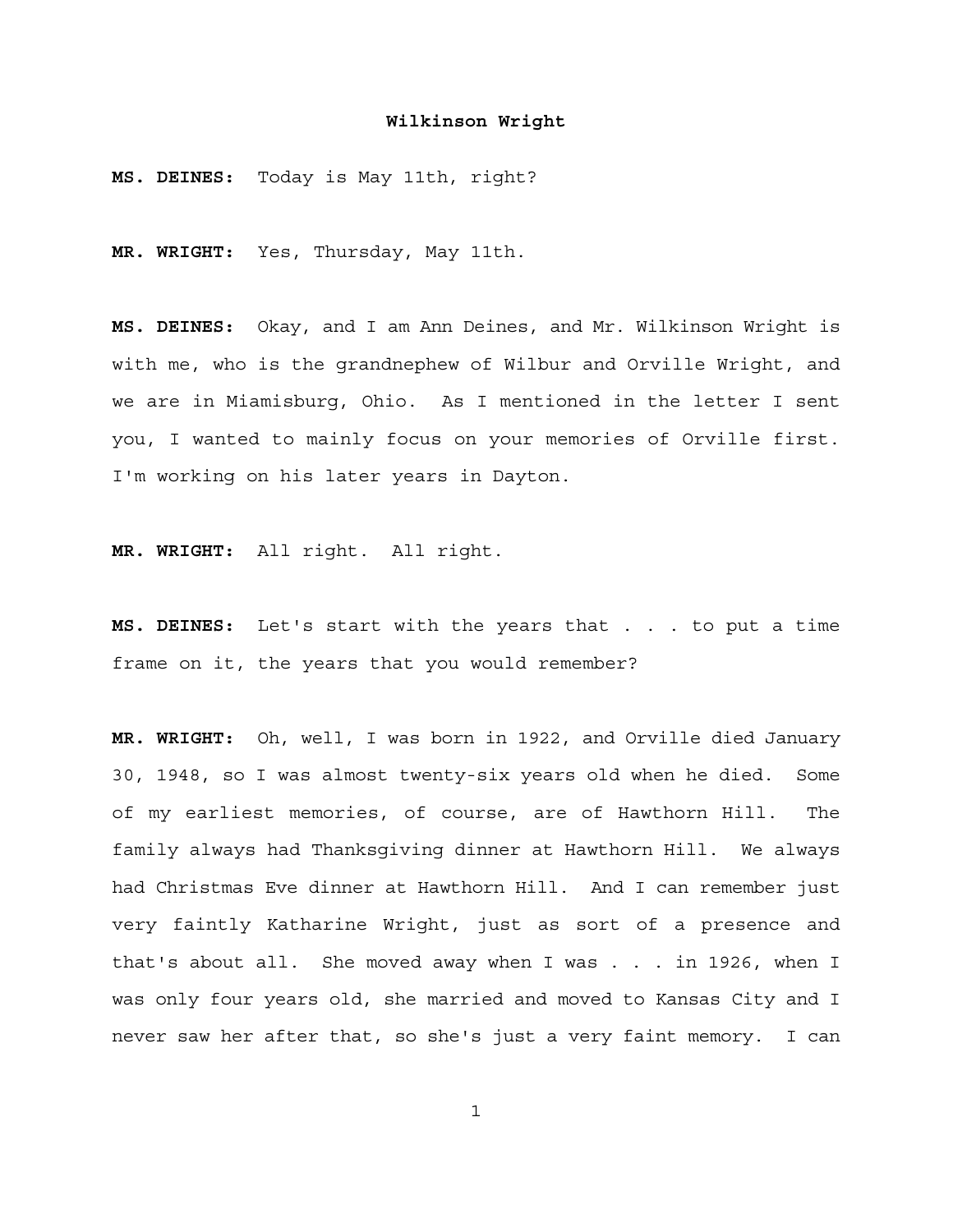remember well, of course, my Grandfather Lorin who lived until 1939, so I was, what, sixteen? seventeen when he died.

Orville was always a very busy man. He had this ingrained work ethic, I guess you'd call it. He went six days a week to his laboratory at 15 North Broadway, and he carried on an extensive correspondence. People often wrote to him with questions about his experiences, aviation and so on, and he knew many people all over the United States, people all over the world really. Then also he was like his father. He was deeply into family genealogy and he would work on that, and correspond. When he was traveling around the country often my brother and I and my cousin Jack Miller would be with him when we were kids...he'd stop at a churchyard or he'd stop somewhere to check some records for his genealogy, particularly over in the eastern part of Indiana where many of the family came from.

**MS. DEINES:** Did you travel with him a lot when he did?

**MR. WRIGHT:** Oh, no, usually it would be on a Sunday afternoon or something like that and the three of us would go out to Hawthorn Hill. Oh, and also when I was . . . I don't remember whether it was high school or maybe junior high, I worked in my grandfather's toy factory. He had a toy factory over on the east side of Dayton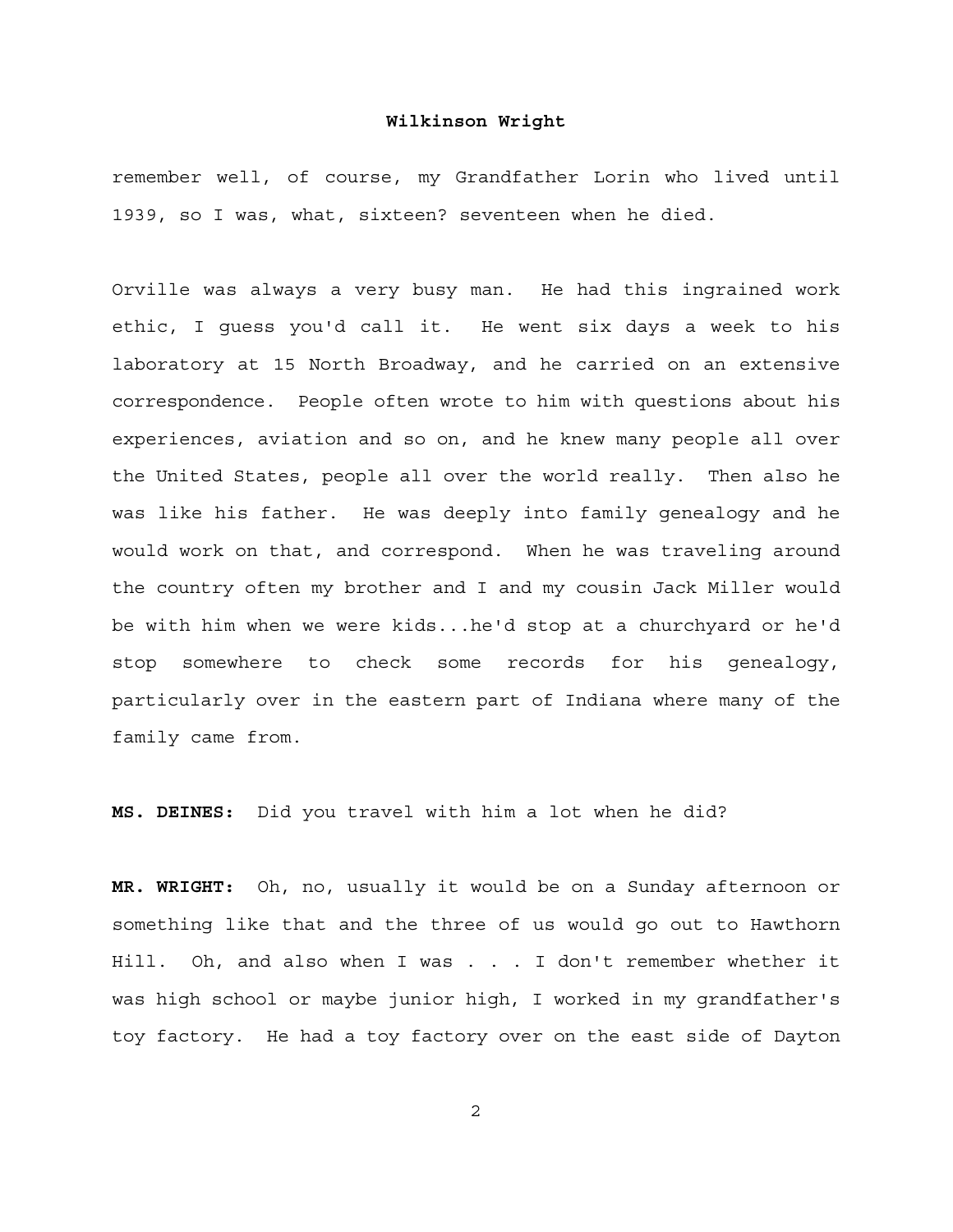off of East Third Street, the Miami Wood Specialty Company, where he made various toys. But the thing that they made the most of were little balsa wood airplanes that you shoot with a rubber band. And during the '30s they sold millions and millions of those, many of them to Kellogg, you know, for premiums: Send in a box top or three box tops and you got an airplane. And he made many of them. And I worked there a couple of summers. And Orville often would stop in there. I think he and Lorin saw each other almost every day. I don't know whether they communicated or how they communicated, and it didn't seem to be in any regular pattern, but Lorin would stop by at South Broadway on his way back . . . They both went home for lunch. Lorin would stop by at South Broadway on his way back to work after lunch, or . . .

#### **MS. DEINES:** Where did Lorin live?

**MR. WRIGHT:** Lorin lived at that time on Grand Avenue, 1224 Grand Avenue, and so he was right off . . . a couple blocks off of Broadway, and he'd just drive down Broadway and visit there. Or Orville quite often, maybe before he went home for lunch, would stop by and visit Lorin. Or sometimes, as I say, there didn't seem to be any set pattern, but he'd stop out at the toy factory. And he was not a part-owner of that, but he was deeply interested and did a lot of work. He designed a printing press for them to print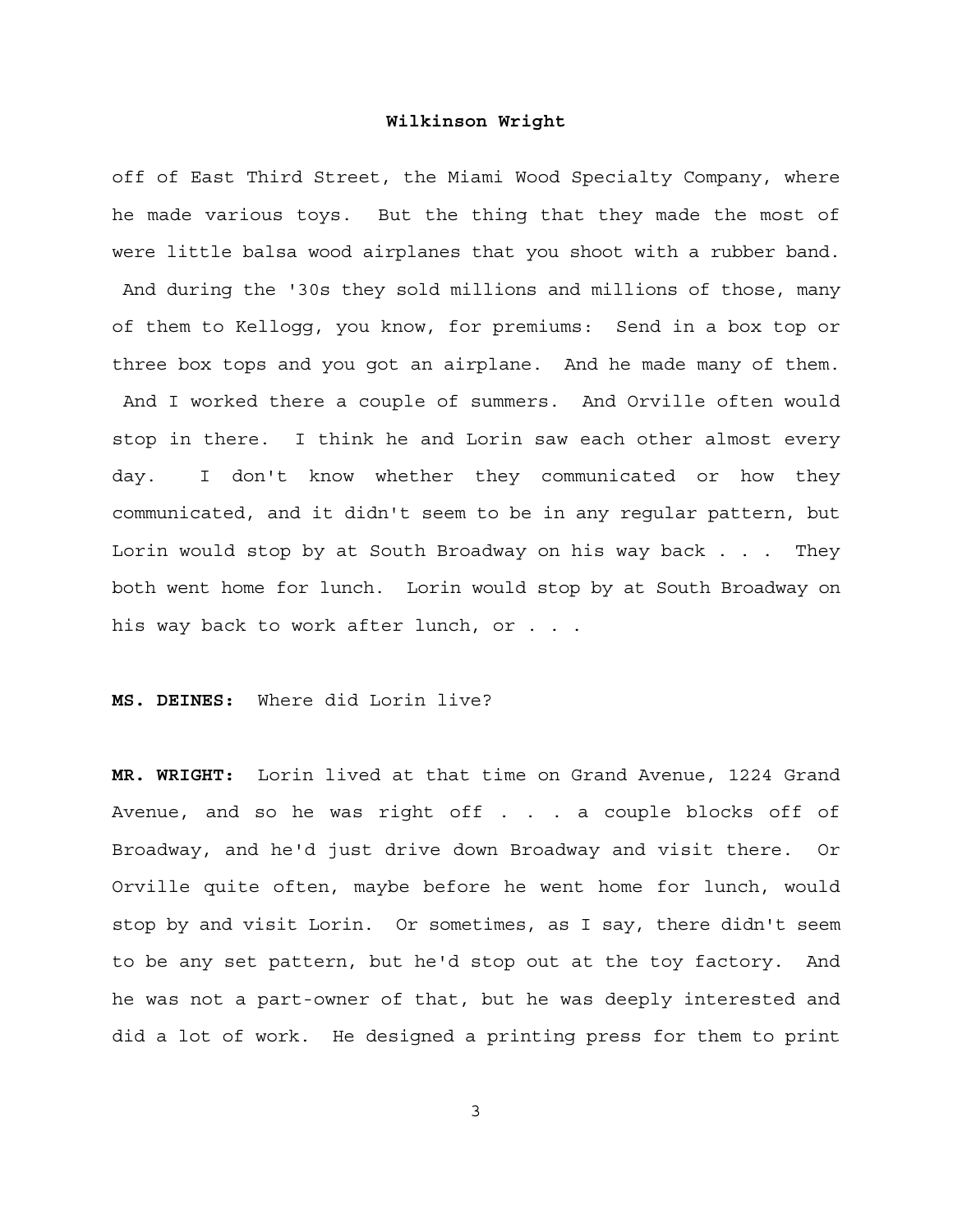the designs on the balsa wood, the wings and the bodies of the airplanes. He designed some jigs. This involved sort of clamping and gluing little parts together, and he designed some jigs that did that sort of thing for them. He was always fascinated by anything mechanical. You've seen the modern computers, you know, where you can throw an image on the screen and then it'll revolve around and you get a three-dimensional view?

**MS. DEINES:** \_\_\_\_\_\_\_\_\_\_\_.

**MR. WRIGHT:** Yeah. Well, Orville when he was working on anything mechanical, he would pick it up and he would turn it over and over and over in his hands. And he seemed almost to communicate through his hands. But he would look at it and look at it and analyze it. He was just fascinated by anything mechanical. And, of course, that was something else that he did. A lot of his time he would work in his shop there, or laboratory they call it. It was actually a sort of a combination of a machine shop and woodworking shop. He had lathes and saws and what have you back of the office there on North Broadway.

**MS. DEINES:** Did he have any employees there or was it just himself?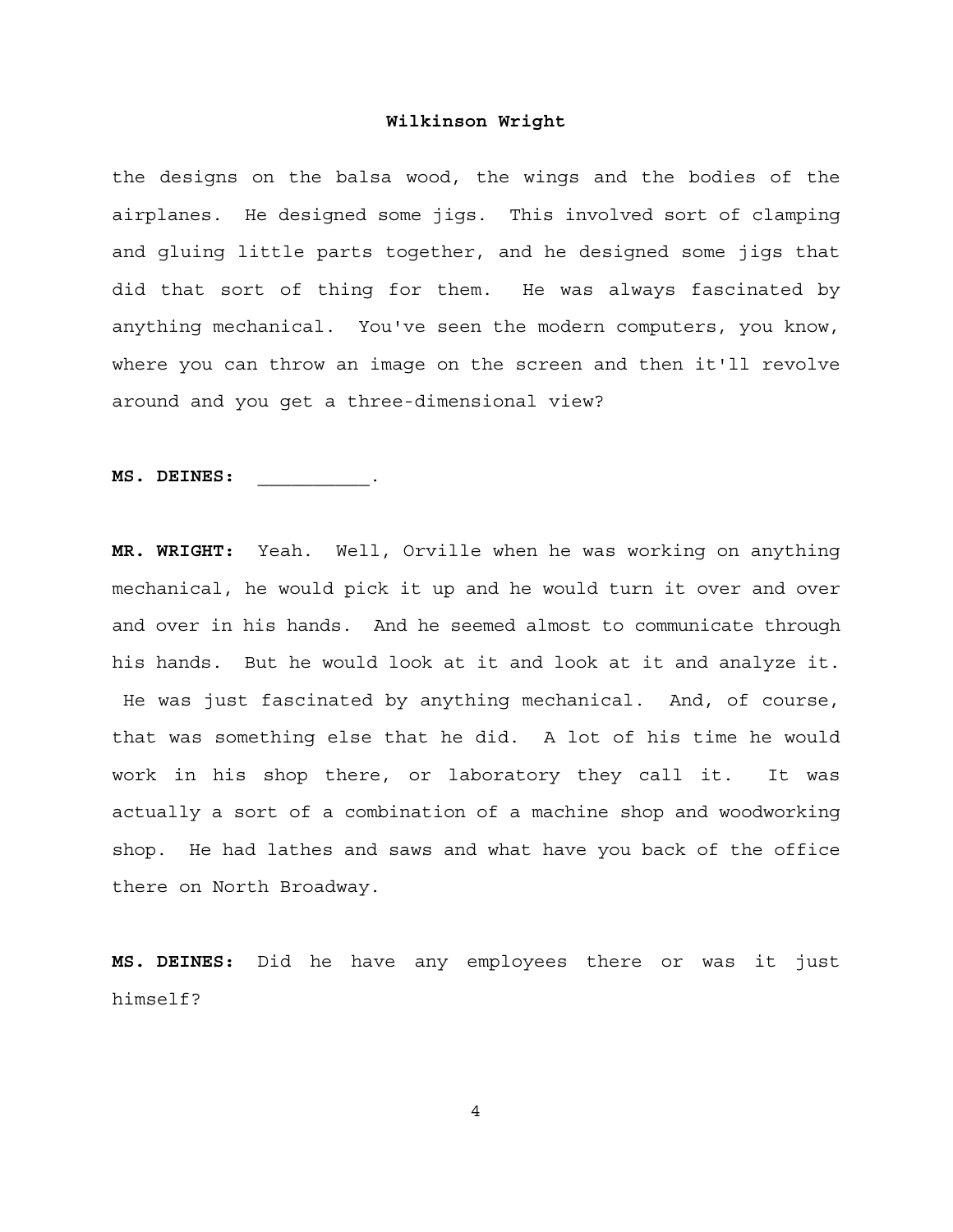**MR. WRIGHT:** Oh, Mabel Beck, of course, was there all that time, and she was a very unpleasant lady. She wasn't nice to anyone, even to Orville. I never understood that, but she was . . . She seemed to be a very bitter and unpleasant lady, and she was always there. You had to go up a couple of steps to the front door, and you'd knock on the door and she would open the door about six inches and stand squarely in front of it to see who was there. She was guarding Orville I think more than he even wanted to be guarded.

**MS. DEINES:** Did she do that to family members, the same that she did to other visitors, or . . . ?

**MR. WRIGHT:** Early on I got a clue about her because my Grandfather Lorin was one of the gentlest, kindest, most courtly gentlemen in the world──lovely, lovely manners. And he was always, with ladies particularly, he was just very gracious. But when Mabel would open the door, he would speak . . . He would say, "Good morning, Mabel," or " Good afternoon, Mabel," but he would step forward immediately, and she either had to get out of the way or get walked on. (chuckling) Because he had learned over the years that she would keep him waiting there outside and go ask Orville if it was all right for his brother to come in. When Mabel wasn't there, and of course she wasn't there on Saturday, and when I went to the shop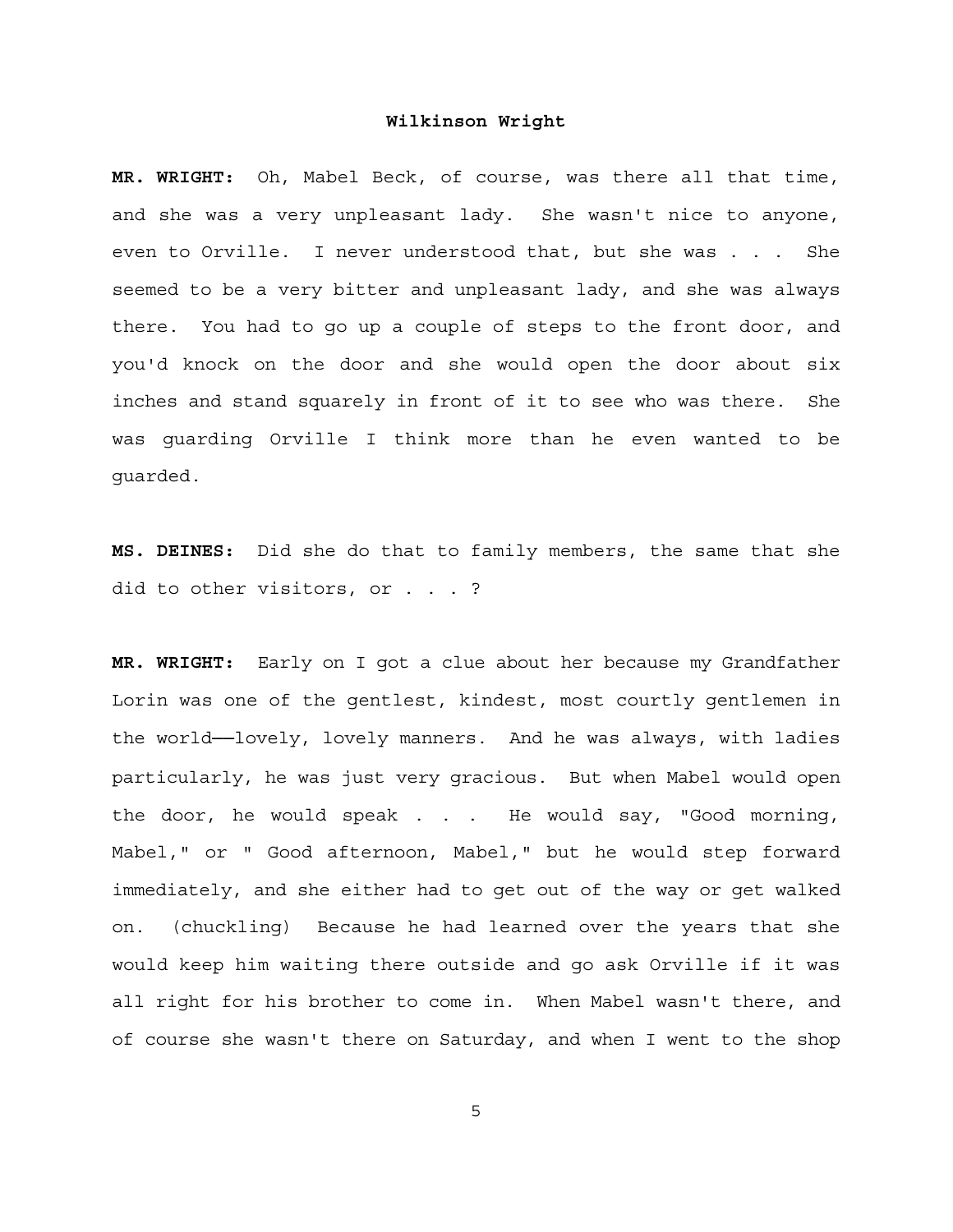there I was usually with my grandfather. There was a double door that opened onto the alley and the shop in back, and if Mabel wasn't there, Lorin would go around to that side door on the alley and take out his pocketknife and hammer on the door. And Orville would come and let him in and we would visit there.

He worked on anything that suited his fancy. I remember he was working on an automatic transmission for an automobile. During the war he was working on a code typewriter that was supposed to have a million different combinations in it, something like that. Earlier on, this was long before there was anything on the market, he had made his own record changer. He had this big, big cabinet thing at home that had a radio and record player in it, and then he had made his own record changer, and it had this mechanical arm that would go in. He had a series of slots or shelves that the records went in, and the arm would reach in, pick a record out and put it on the turntable. And of course one time, you've probably read this somewhere, but one time he went by my aunt's house and he came by our house wanting to know if we had any old records, because at the time it was throwing them out on the floor. (laughter)

**MS. DEINES:** And breaking them?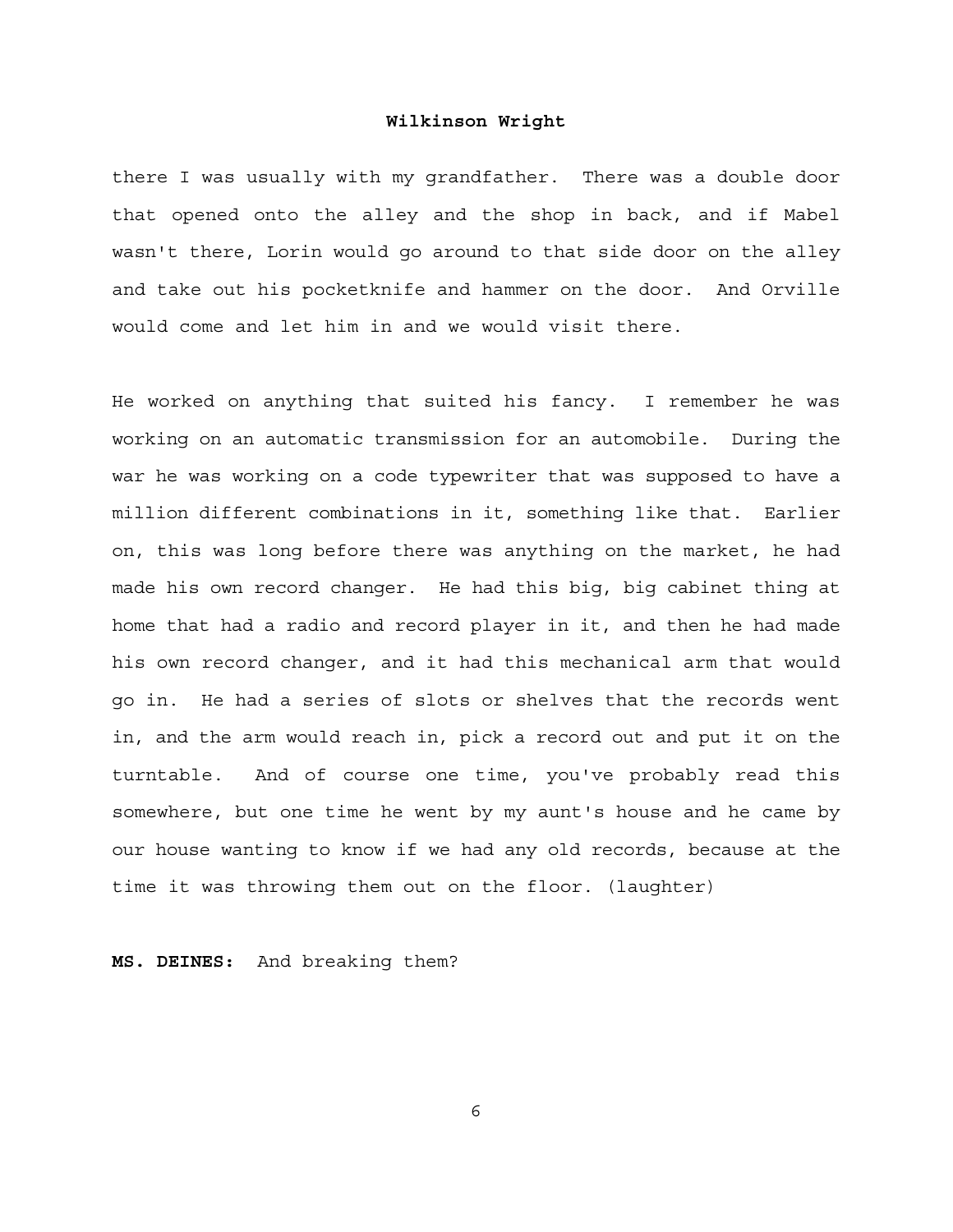**MR. WRIGHT:** Yeah. And he worked on things like that. But he would also work on a potato peeler, a mechanical potato peeler. He was probably trying to find a labor-saving device for when he went to Georgian Bay. He went to Georgian Bay for the first time in 1916.

**MS. DEINES:** And that was up in Canada, right?

**MR. WRIGHT:** Yeah, it was the lowermost arm of Georgian Bay. It's about a hundred miles straight north of Toronto. And he went there on a vacation with Katharine and his father and my Uncle Horace and a cousin, "Peeky" (?) Andrews, or Alfred Andrews. He went on the recommendation of Professor Werthner who was a professor at Steele High School, a very distinguished gentleman who went up there. And he fell in love with the place, and before he left he had bought Lambert Island, well, it was actually two islands. There was just a little tiny crack at one place where a little bit of water went through, but you could walk over it and not even know it. But it was about twenty-some acres. Have you ever been in that part of Canada?

**MS. DEINES:** No, I'm from the West, so I haven't gotten to that part of the country.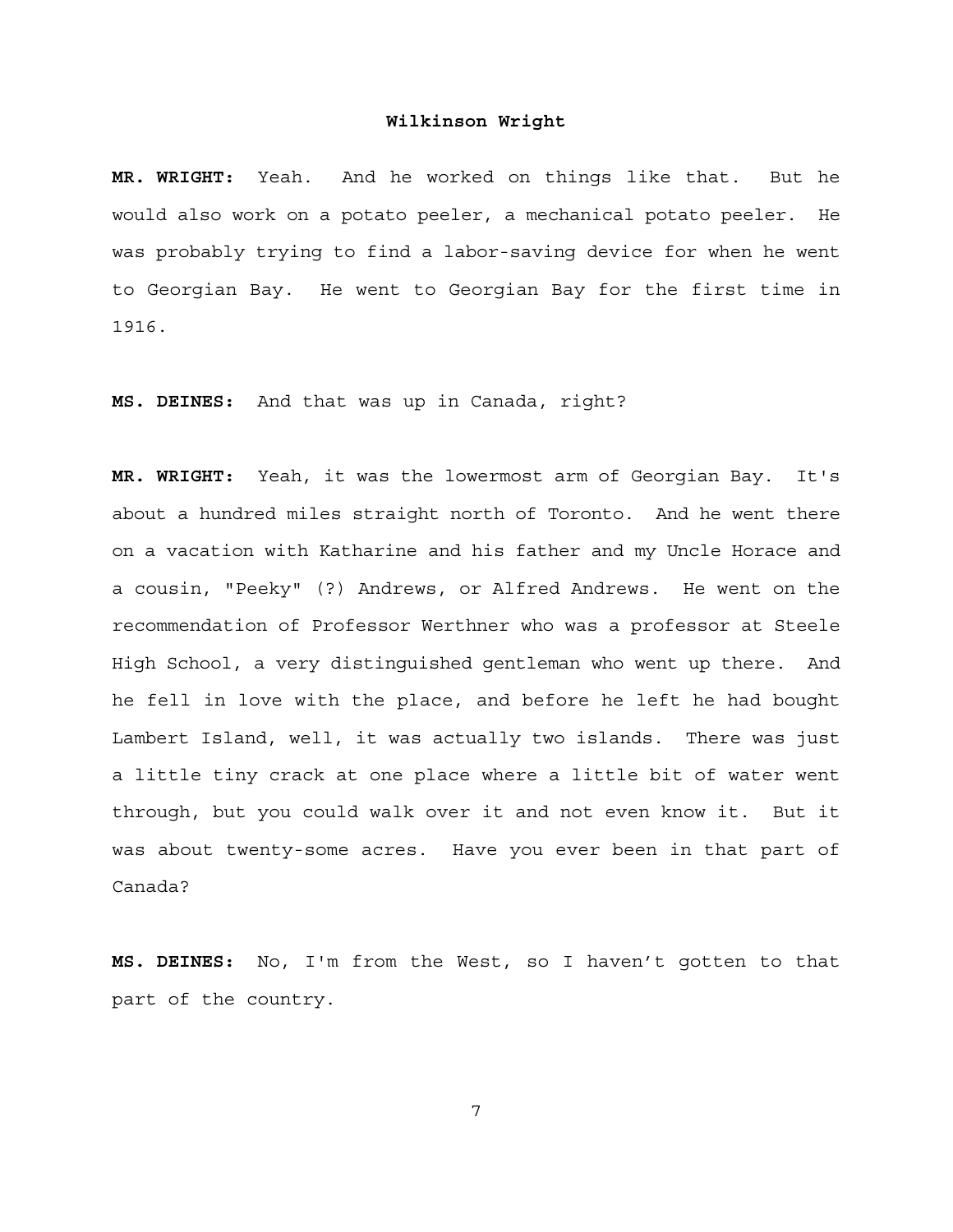**MR. WRIGHT:** Well, it's absolutely gorgeous. Everything there in this particular part of Georgian Bay is solid rock. I guess some sort of subterranean disturbance of some kind had injected a lot of molten rock into the earth. And then many, many years later the glaciers sort of swept the dirt off the top, and so everything is solid rock, and all the trees and everything grow out of little cracks. The water is crystal-clear. At noontime you can look down in forty feet of water and see the bottom. Just gorgeous. Just gorgeous. And he would go up there every summer as soon as the ice went out, which was usually, oh, middle to the late part of June, and he would stay often till after Labor Day. And four different summers we visited there with him.

**MS. DEINES:** How many years did he go up there?

**MR. WRIGHT:** Oh, he went up there from 1916 until . . . I forget whether it was '40 or '41. When Canada was in the war, of course, before the United States was, he could no longer get gasoline. Oh, here, look over here in the corner.

**MS. DEINES:** The bottom one?

**MR. WRIGHT:** Yeah, the boat.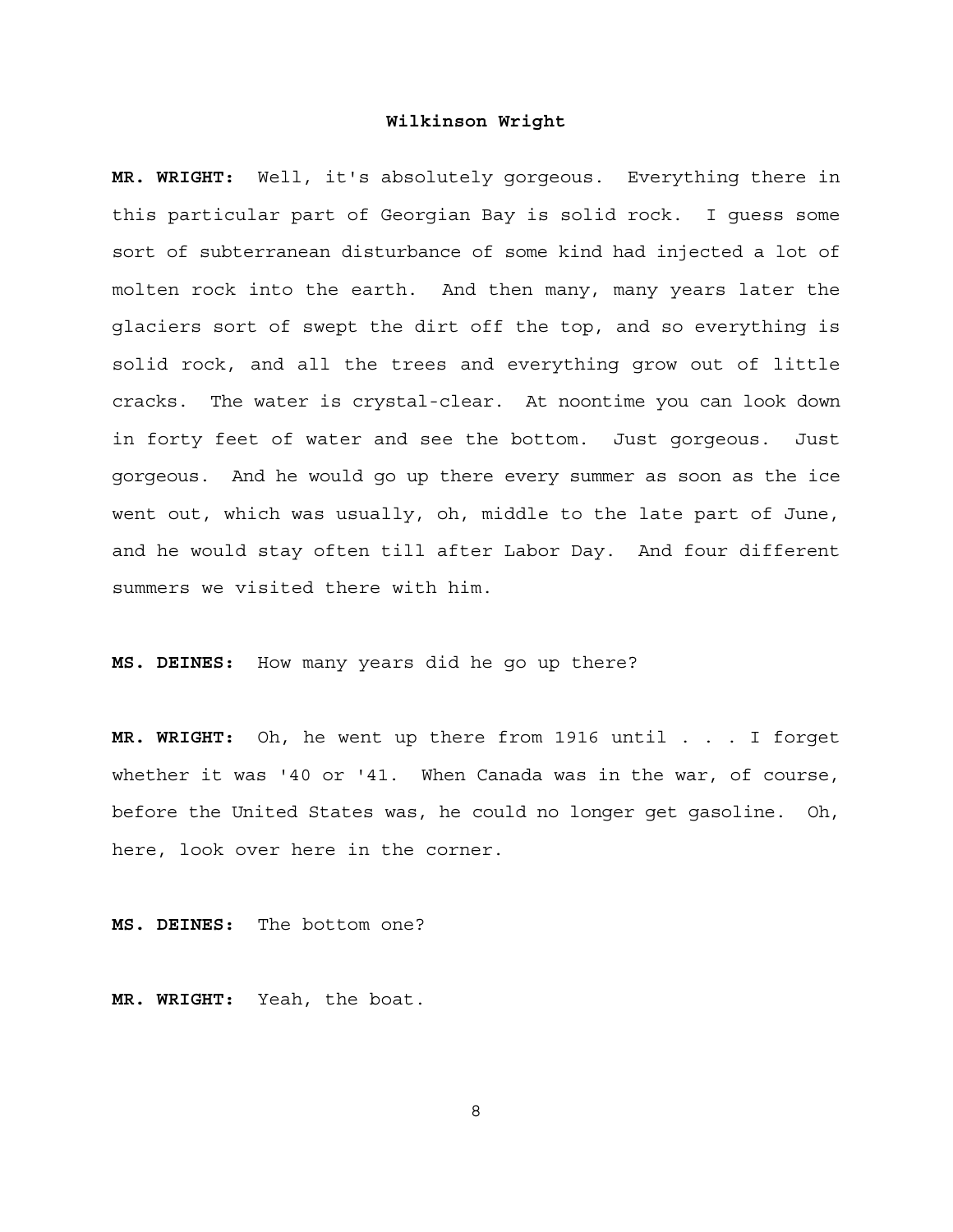**MS. DEINES:** The boat?

**MR. WRIGHT:** Yeah, a gorgeous boat. And he was about, I guess, twelve or fifteen miles out from the town he went into. He went in and out of Penetanguishene, Ontario, or Penetang. His accomodations were not luxurious at all. He had eight or ten buildings on the island, and most of them had simply studs with siding on the outside, not finished on the inside at all. He had cold running water, but that was it. No electricity. He could have had electricity but he didn't want it.

**MS. DEINES:** Now, when he went up for those months, did he have people visit, or did other people go with him for the whole time, or . . . ?

**MR. WRIGHT:** When he could, he usually had a younger man go with him to do the heavy work. There was a very fine young black man that went with him for a number of years, but then he got married and didn't want to go any longer. And then for, I think, four or five years, Bob Hadeler went with him. Bob Hadeler was a neighbor boy who lived across the street from him in Oakwood. Now he's still living, incidentally, if you want to talk to him. It's H-A-D-E-L-E-R, Hadeler, and he lives on Schantz Avenue. And then later two of my cousins, they would be Reuchlin's grandchildren,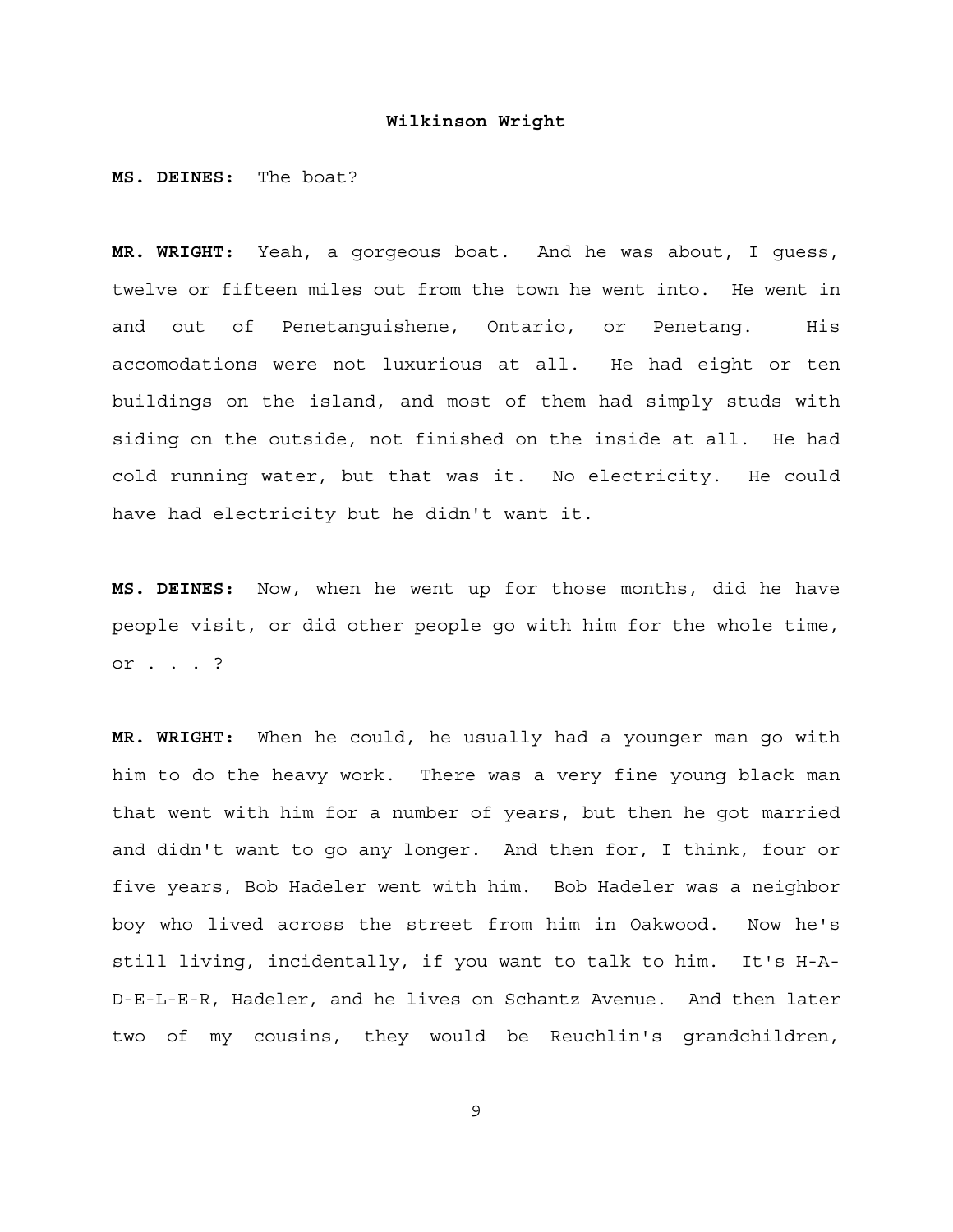grandsons, went up there with him. That would be George Russel and Wilbur Wright. George, I think, went up there at least six summers. He was in engineering school and didn't have any money, so he went up in the summer and was glad to have someplace to live for the summer. (chuckling) And he tells some interesting stories about what they did up there. Orville was constantly challenging them, thinking up problems for them to do. They had to design their own traps and trap animals without hurting the animals, and then they'd turn them loose. But the island had a lot of, oh, porcupines and skunks and groundhogs. There are beaver up in there, too. But Orville was always thinking up things like that. And there was a lot of work to keep that place up. He had his own water tower, and so he had a gasoline donkey engine down on the shore. The water up there was so pure that you just pumped the water out of there and pumped it into the tower, and so we had running water. But that engine was always troublesome. Orville loved gasoline engines, and he seemed to be particularly attracted to ones that didn't work very well. (chuckling)

**MS. DEINES:** So he could fix them? (chuckling)

**MR. WRIGHT:** Yeah. Well, when we first went up there, probably the first two times we went in there, he had an old speedboat. It was only, I guess, maybe eighteen, twenty, twenty-two feet, I don't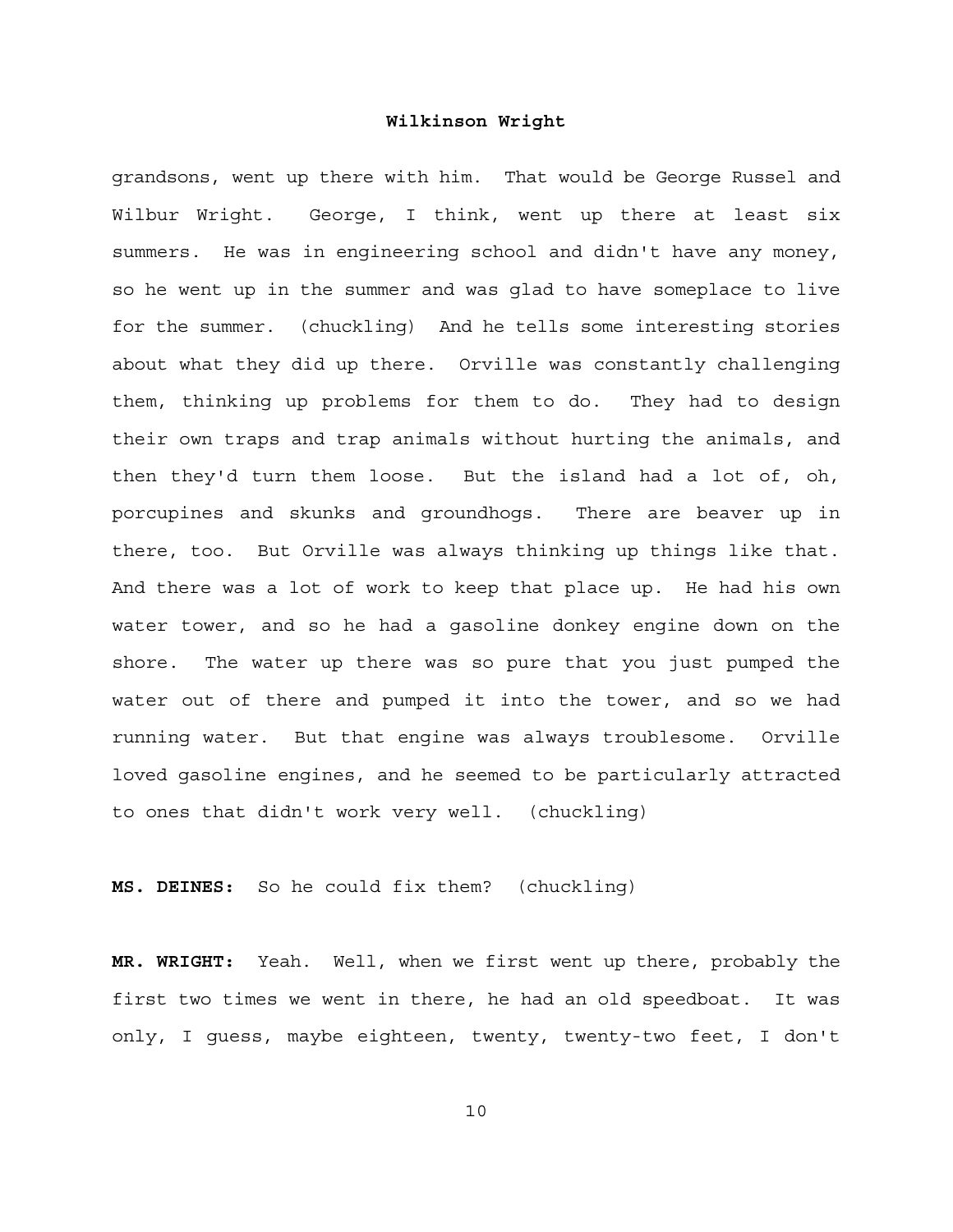know, but he had an old six-cylinder Wright aircraft engine in it. And then he had messed around with the wiring. He was supposed to be able to run it on one, two, three, or all six cylinders, if he'd tinker with it. No one else knew what they were doing, but if he'd tinker with it . . .

#### **MS. DEINES:** But he did.

**MR. WRIGHT:** Yeah, and so that if he wanted to go trolling, for instance, he could just go down to one cylinder and go very slowly and so on. But, you know, it was always very temperamental, it wouldn't start, and Orville was perfectly happy with that. He would just lift up the cowling and dive in and experiment with it till he got it going. (chuckling) And Bob Hadeler, for instance, when we were up there in those days, had to go somewhere every day to get milk. One time we used to go across to a hotel that was up there. Whoever was there would take the outboard, or if the weather was rough, they'd take the larger boat and go over to get milk.

But my mother never wanted to go there, because as soon as a lady came to the island Orville would quit cooking. (chuckling) And so the lady was there with a coal-oil stove, cold running water, no refrigeration, and with more people to cook for than if she'd stayed at home. Orville continued to get breakfast. He'd get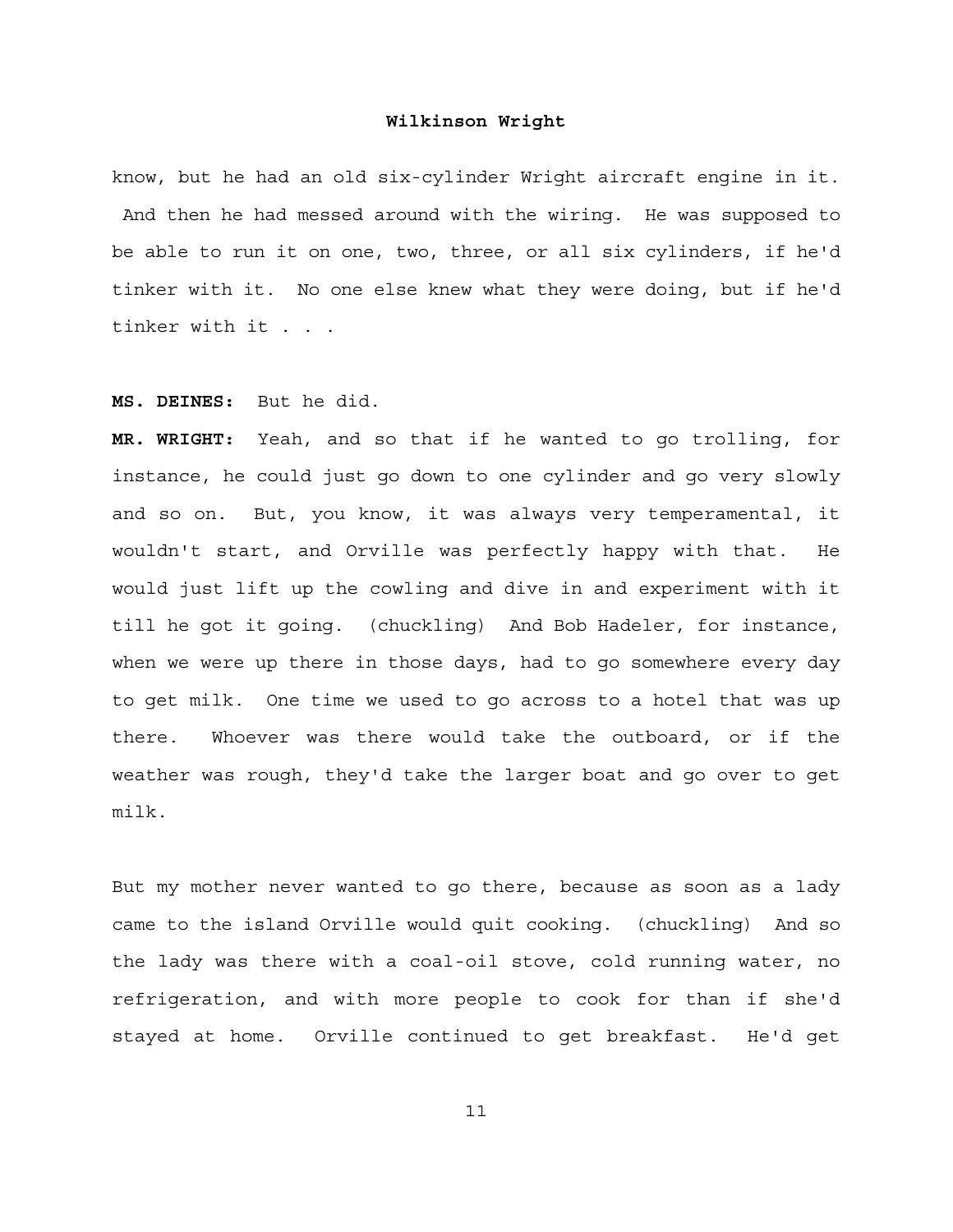breakfast every morning. The lady then was half a day's round trip from the nearest grocery store.

**MS. DEINES:** And they'd have to go to the grocery then every day?

**MR. WRIGHT:** No. His island was sort of a U-shape and had a bay in the middle, and they had an icehouse, and they would come every winter, you know, and they'd fill the icehouse, pack it in sawdust. But you didn't use that ice to put in drinks or anything because you were getting just the surface ice. You weren't real sure of that. And his only luxury, I guess you would call it, in a sort of a pantry he had there, he had run a little copper coil through a tin box, and it had a little spigot on the outside, and he'd keep that box full of ice. He'd keep chipped ice in there so they always had cold water on tap, but that was about it. Then, as I say, a coal-oil stove. And if you wanted to bake anything, he had a sort of a tin box that you sat on top of the coal-oil stove, and that was your oven. But you're not . . .

**MS. DEINES:** I couldn't do it.

**MR. WRIGHT:** You don't remember those things, but that was not that unusual in those days. If you'd go to a vacation place, you often found a coal-oil stove. So that was the way he operated. He would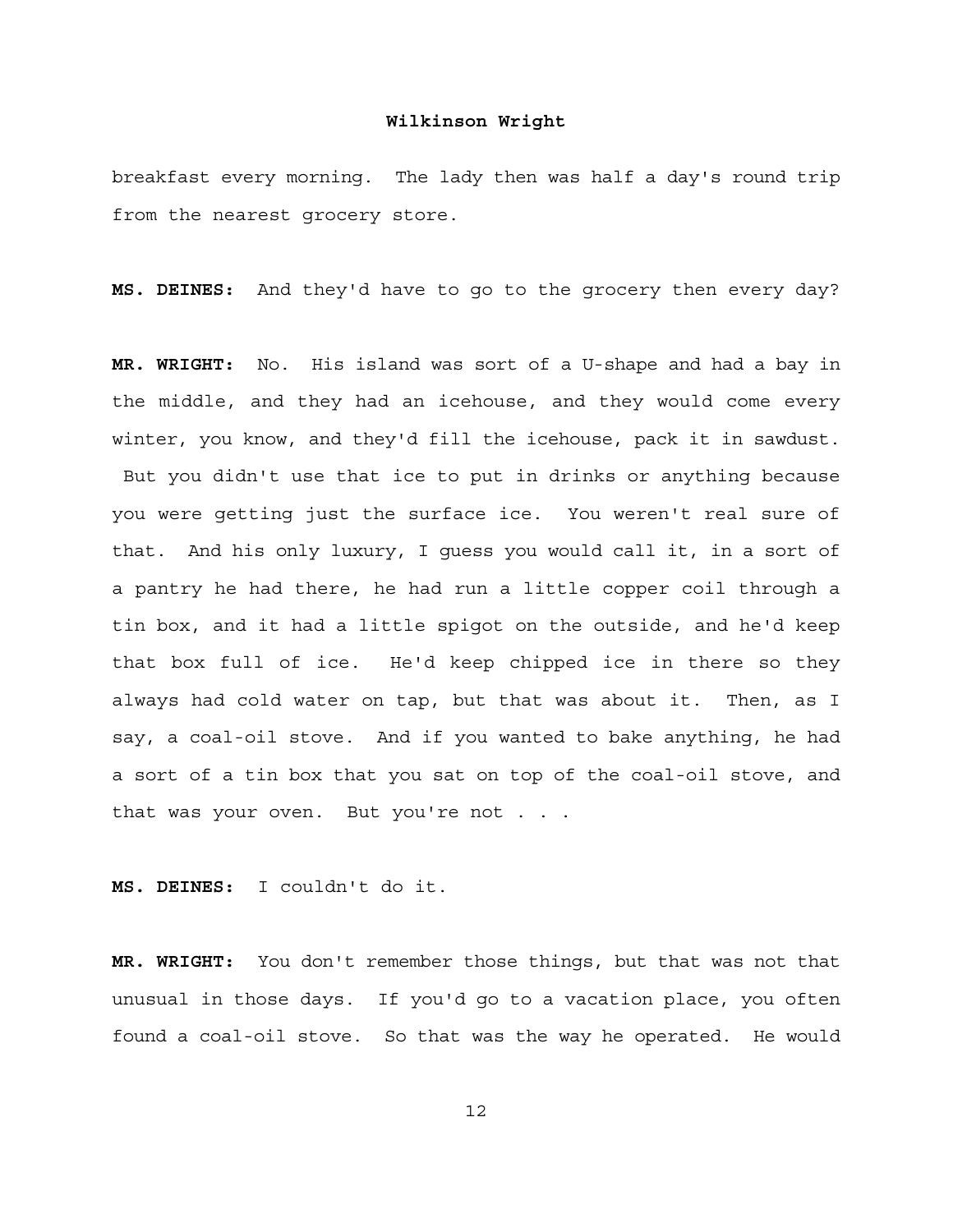work around that place. The fishing there was excellent but he was not a great fisherman. He would take people fishing or he'd show them where to go fishing. It's an area where you have to be very careful because it's easy to get lost. There are, I don't know, something like 30,000 islands in there, and there are a lot of places where there will be rocks, solid rock only six inches under the surface. If they stick above the water, at least you can see them, but there are others that you've got to watch out for. And if you're going a certain direction and you turn around and look behind you, you haven't the least idea where you came from. It's very easy to get lost because the islands will all sort of blend in and you don't know where the passage was you came through, and so . . . But he had learned his way around there very well. He had gotten lost up there many times, I guess, when he first went up there.

**MS. DEINES:** He learned from experience.

**MR. WRIGHT:** Yeah. (chuckling)

**MS. DEINES:** Now, did he have as many little gadgets that he had invented like at Lambert Island out at Hawthorn Hill?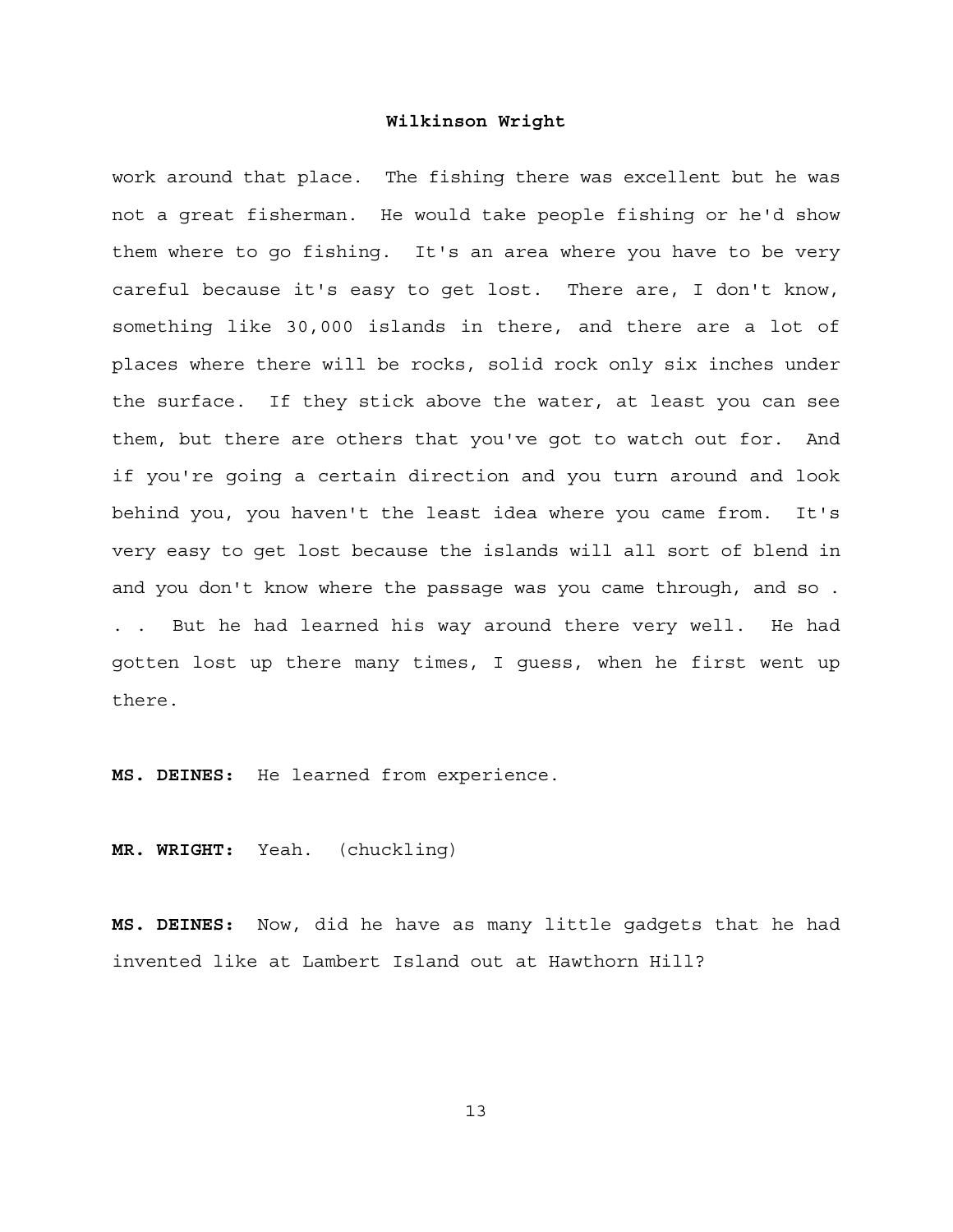**MR. WRIGHT:** Probably not, because if Carrie didn't think they were worthwhile, she wouldn't use them. (chuckling) She'd reject them. This Carrie Grumbaugh was a marvelous lady and she went to work for my grandmother, I think, in 1898 or 1899 when my Aunt Leontine was born. She was twelve years old at the time she went to work.

**MS. DEINES:** So she worked for your grandmother before she went over to the Wrights' house?

**MR. WRIGHT:** She worked, I think, two years for my grandmother. When my Aunt Leontine was born, and then she went over to work for the bishop. And she married in 1908, I think it was. At Hawthorn Hill there's a servants' section of the house there, yeah, and she and her husband, Charlie, lived there for all-

**MS. DEINES:** I didn't realize they had lived there.

**MR. WRIGHT:** Oh yeah. Yeah, that's one of the things that makes this business that Roz Young has done about Mabel Beck so utterly . . .

**MS. DEINES:** The marriage?

**MR. WRIGHT:** Utterly ridiculous, you know.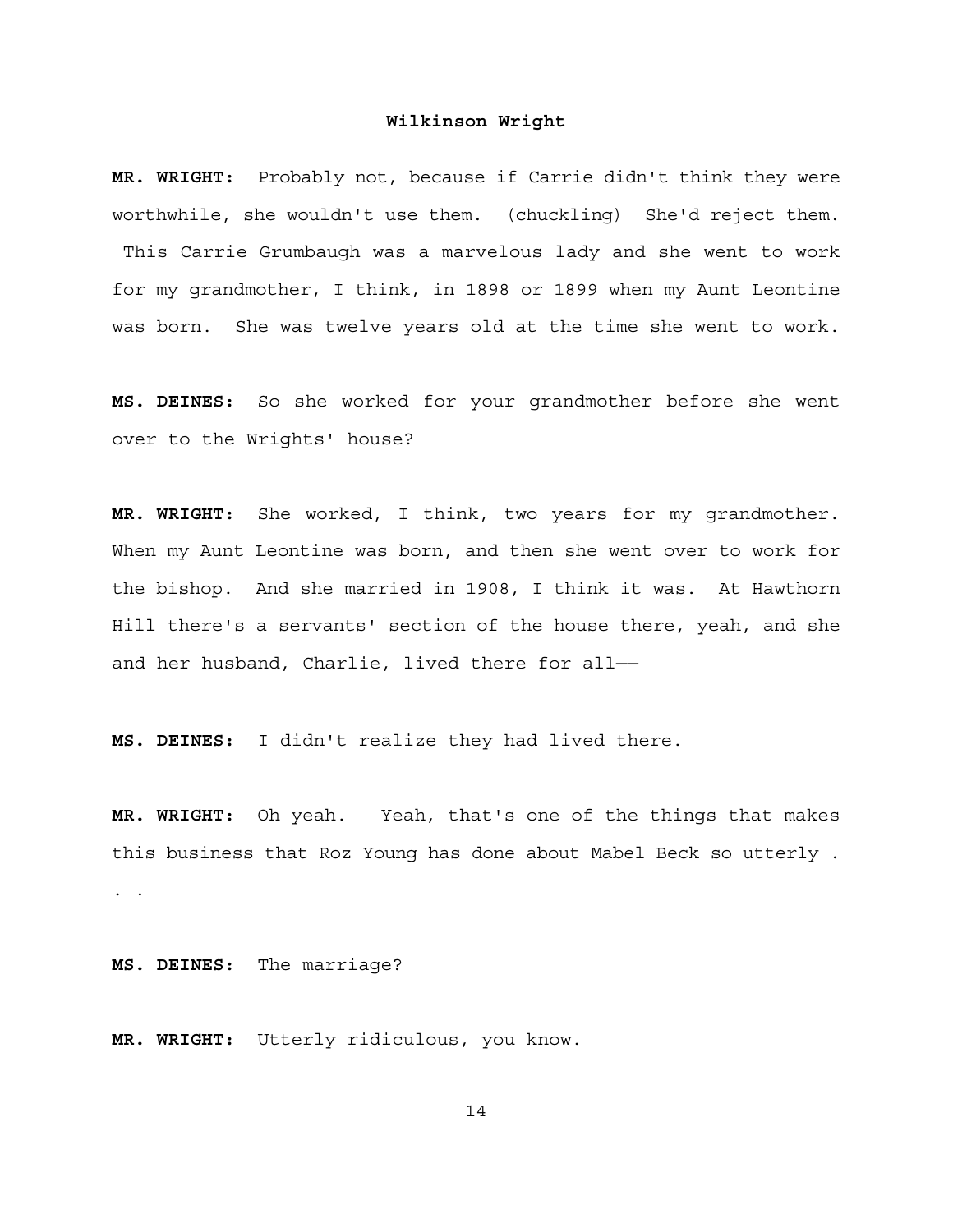**MS. DEINES:** \_\_\_\_\_\_\_\_\_\_\_.

**MR. WRIGHT:** Orville lived . . . most of the later years of his life in a goldfish bowl. I mean he went home for lunch every day at the same time, he went back to work every day at the same time, he returned in the evening at the same time. And if there were meetings, he told Carrie about it. And my grandfather would stop in and see him often. You know, he didn't have a chance in the world of having a secret life. (chuckling) So the whole thing is kind of ridiculous, plus the fact she was a very unpleasant lady.

**MS. DEINES:** Orville liked her, though, didn't he? Or she was helpful. (chuckling)

**MR. WRIGHT:** Well, I'm not sure, but she knew where everything was. One of the characteristics of the Wright family, they never threw anything away. Well, you've seen the . . .

**MS. DEINES:** The papers and . . .

**MR. WRIGHT:** The stuff that's out at Wright State, you know, their report cards and . . .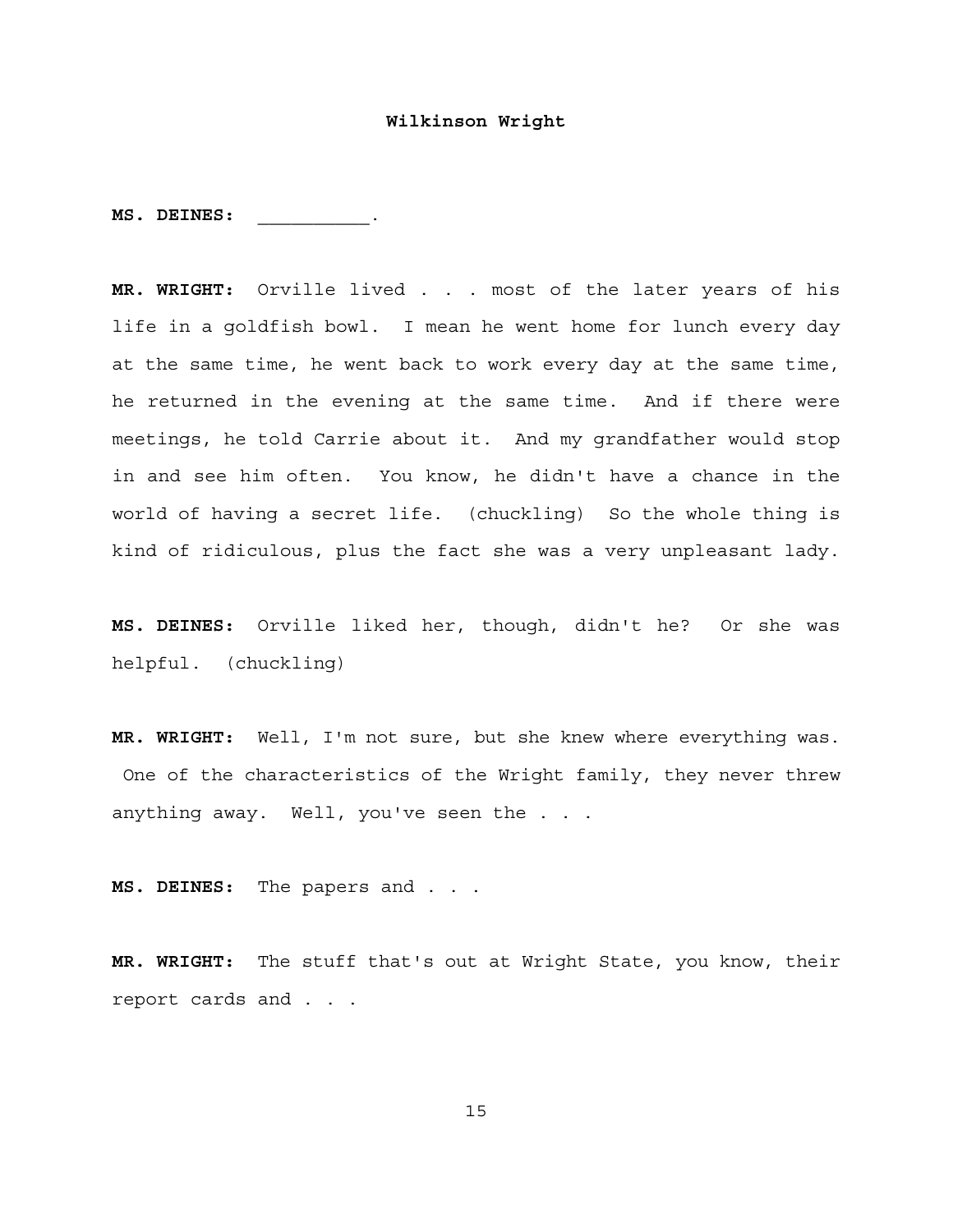**MS. DEINES:** Everything.

**MR. WRIGHT:** Yeah. Yeah, Orville's high school botany workbook and all that kind of stuff. They never threw anything away. And all that stuff was filed there, and Mabel could find it. Mabel knew where it was and knew all this stuff. She had gone to work originally for Wilbur in the Wright Company as a secretary, and then had stayed on. Orville kept her and she knew where everything was. And so his life was sort of dominated, really, by two very strong women. Carrie Grumbaugh was a marvelous person, a lovely personality.

**MS. DEINES:** And how long did they live at Hawthorn Hill? Because I remember seeing an interview with Ivonette that said Orville bought her a car so she could commute from where their house was?

**MR. WRIGHT:** Carrie?

**MS. DEINES:** Yeah.

**MR. WRIGHT:** I don't remember that. But they had bought a house out off of . . . Shoot, I can't think of the name of the street, but off on the east side of where the state asylum used to be out on Wayne Avenue, and then it splits off at . . . Well, she had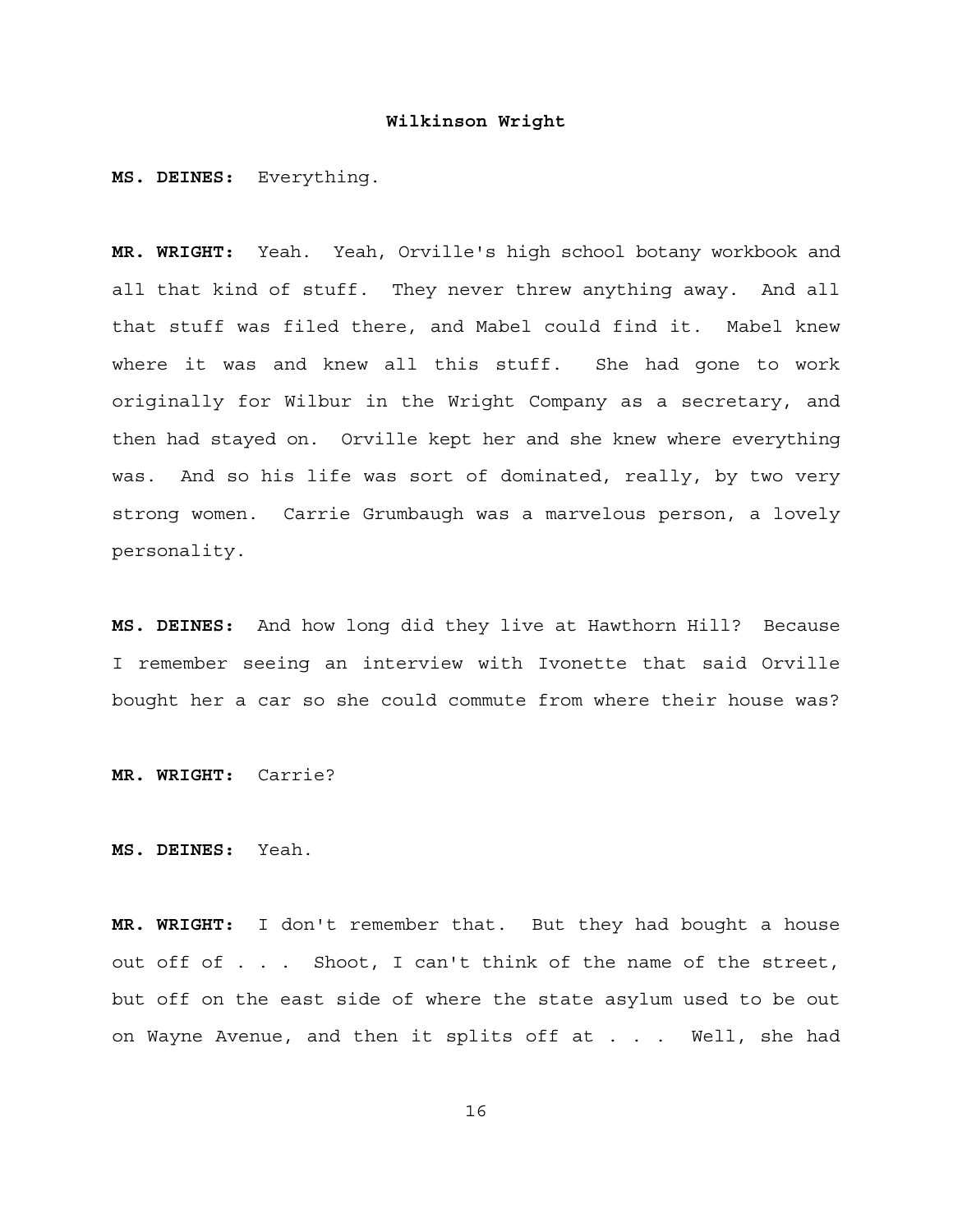bought a house on one of those streets out there. They had bought a little house. But all the years that I remember, they lived at Hawthorn Hill. And she nursed Orville when he was sick, and of course he had some very bad times. Not in my memory, but in the very early '20s. All of his life he suffered from the effects of the crash at Fort Myer, because he had terrible bouts of sciatica, sciatic pain so bad that one time they had to build a frame to put over his leg because he couldn't even stand the weight of a sheet on that, it was too painful. And he was bedridden with that sometimes for several weeks at a time. He finally, in the early '20s, he went up to Mayo Clinic and a young doctor up there prescribed a brace, or sort of a truss, a belt which gave him a lot of relief. Typically, Orville came home, looked at the brace or the truss and decided that he could . . .

**MS. DEINES:** Make it better?

**MR. WRIGHT:** He could make it better. (chuckling) And so he bought a riveting machine and some leather and canvas and he made his own trusses thereafter. But he had to wear it all the time. He had one shoe that was slightly built up, as the result of the accident at Fort Myer.

**MS. DEINES:** That leg was shorter?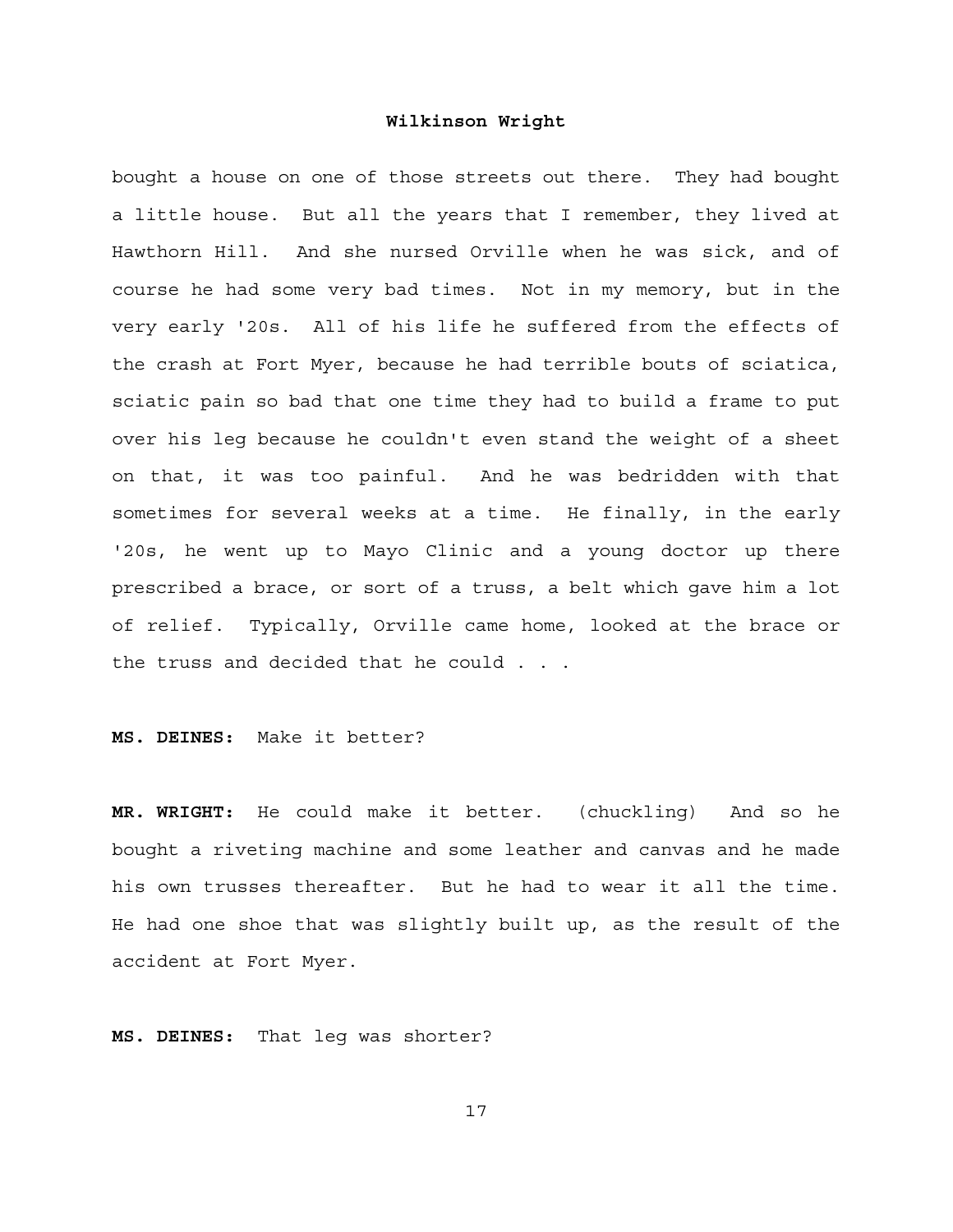**MR. WRIGHT:** Yeah, one leg was. And Roz Young keeps saying three inches, and I finally found out where they got that. They've got Orville's dress suit down there at the Kettering Moraine Museum, and for some reason one-

**MS. DEINES:** measure the different?

**MR. WRIGHT:** Yeah, one leg is three inches, but it wasn't anything like, oh, you know . . .

**MS. DEINES:** But if you were wearing shoes higher shoes, your pant legs would be the same.

**MR. WRIGHT:** But if you were wearing a shoe that was three inches higher, you'd notice. Unless you were aware of it, you could watch him walk and so on and you wouldn't notice any disability. Unless he was having one of his bad spells when it was painful, you couldn't tell there was anything wrong. And you had to look very closely at his shoes because it was . . .

**MS. DEINES:** I remember reading doctor reports or something in the papers at Wright State that initially they said there wasn't a difference, and then they found one later, so it couldn't have been that much.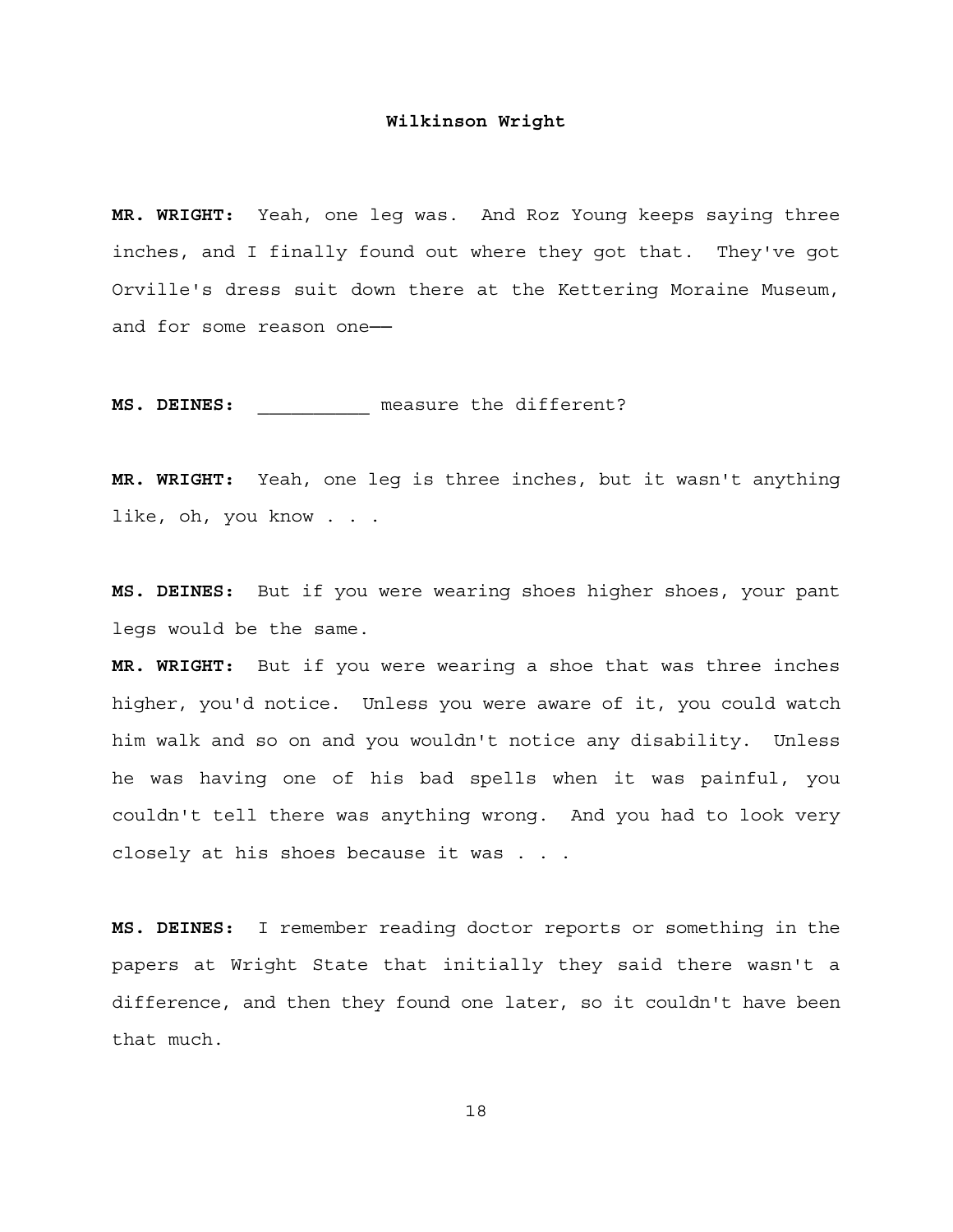**MR. WRIGHT:** I was just remembering, if you look very closely, it may be a half-inch or three-quarters of an inch at most, but not a whole lot. But he was very sensitive to vibration and he never wanted to ride in anybody else's automobile because it would bother him, and he had his own car specially rigged up to take care of that.

**MS. DEINES:** What did he do to rig it up?

**MR. WRIGHT:** Well, I don't know. I can just faintly remember when he had an air-cooled Franklin. I don't know whether you remember those. They were strange cars, the front sort of swooped down and then there was a big, big air intake, and it was an air-cooled engine, and he had that. I can just faintly remember that, but then about 19 . . . oh, I think about 1929, he bought a Pierce-Arrow, which was a *huge, huge* automobile. And the characteristic of the Pierce-Arrow was that the headlights swooped right up out of the front fenders. They were, you know . . .

**MS. DEINES:** Okay, I have a vague image of one.

**MR. WRIGHT:** Well, anyhow, the reason he bought that, when he went to Canada in the summer he wanted to take his wardrobe trunk with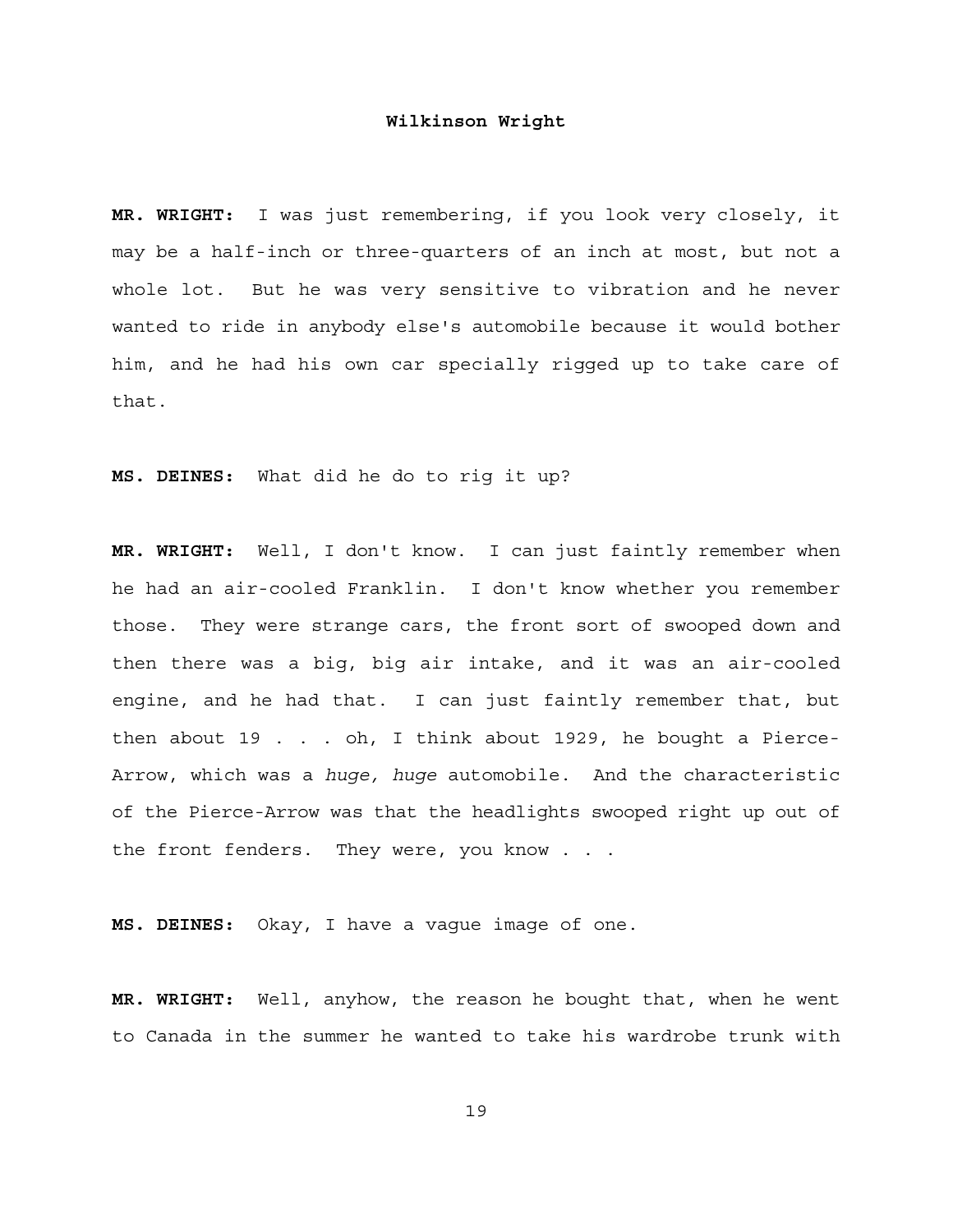him. And early on he'd take a train. There used to be a train station right on the dock at Penetang. It was an overnight journey, but he could take a train and end up right on the dock at Penetang. But then I think the train service stopped and he would start driving, and he wanted a car that was big enough to carry his wardrobe trunk. Well, that Pierce-Arrow was big enough that you could put a wardrobe trunk on the floor between the front seat and the back seat. I mean, you know, there was a big, big space in there.

And it had, front and back, it had . . . between the bumper and the body of the car there were a couple of big things, big round cylinders, they looked sort of like Thermos bottles and they were some sort of a special shock absorber of some kind. And one of my favorite memories, we were going somewhere one day, my brother and I and my cousin Jack. We were on a country road, we were probably over in Indiana. One of us asked him what were those things in the front and the back of the car. Orville loved a question like that, you know. He started in this long, technical explanation of what those were and how they worked, and at the same time he was doing it he was driving along this country road. And he always drove too fast, he was a terrible driver.

**MS. DEINES:** I've heard stories. (chuckling)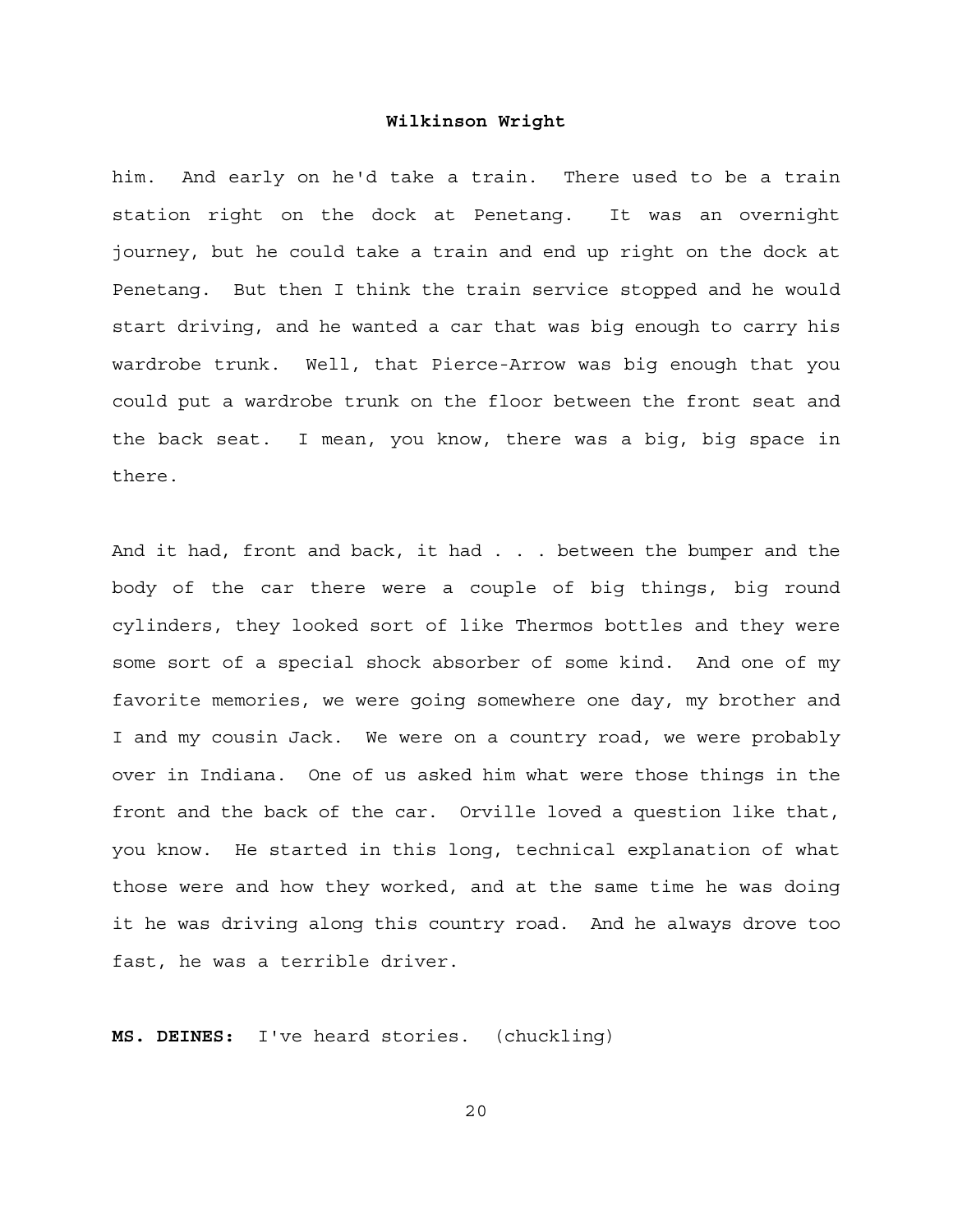**MR. WRIGHT:** Yes, and he drove right over in the ditch and went *roaring* down through the ditch, maybe a quarter of a mile on this country road, showing us the superior quality of these shock absorbers. (chuckling)

**MS. DEINES:** Did they work? (chuckling)

**MR. WRIGHT:** Well, yeah, very well. Of course, that was a big, heavy car. Then I think he had . . . I think very briefly, about 1937 maybe it was, somebody gave him a new Buick. Whenever it was, I think it was one of the first Buicks to have an automatic transmission. But he didn't keep that very long. And then a friend of his who was president or chairman of Hudson Motorcar Company gave him a Hudson Terraplane, and they had done something special to it so that it had a very good ride. And from thereafter, I don't know whether he had more than one of those. It was just a little two-door coupe, and his license plate was W-20-W, or W-2-0-W, however you want to look at it, and he drove that from that time on until he died. I don't know what became of that Pierce-Arrow. It would be great for somebody to find that today. But any car that he had, of course, anything that he got that was mechanical anyway, the first thing he would do would be take it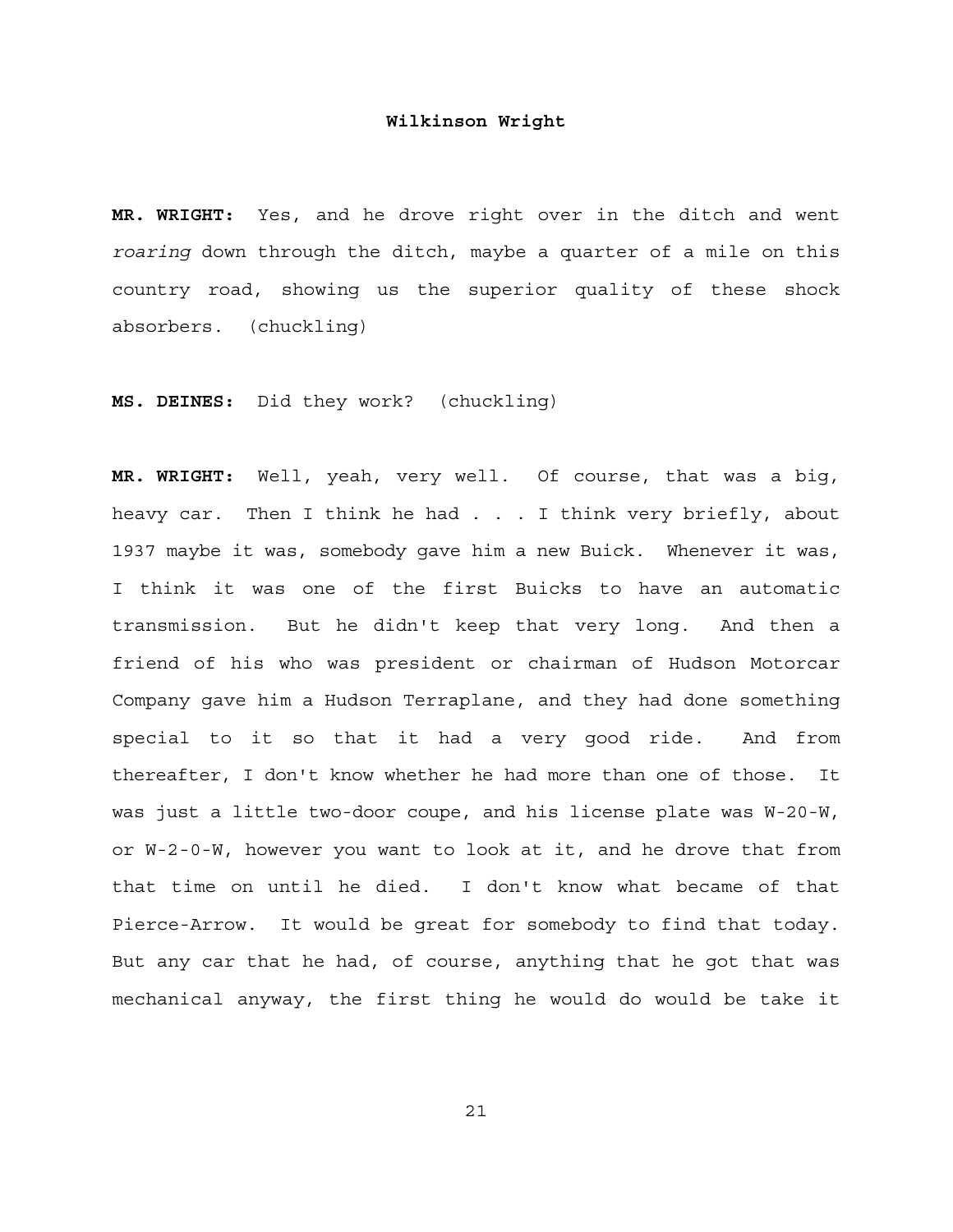apart, see, you know. You've heard the story about the IBM typewriter?

**MS. DEINES:** I haven't heard that one.

**MR. WRIGHT:** Well, he bought an IBM typewriter, one of the very first electric typewriters that they put out. He bought one for Mabel to use, and he immediately took it apart and had all this electronic stuff and couldn't get it back together so he called an IBM repairman. And this guy must have been a real diplomat because he came and looked at the thing, you know, and he put it all in a box, all the parts in a box, and carried it away, and IBM sent him a new typewriter. (laughter)

**MS. DEINES:** Did he take that one apart?

**MR. WRIGHT:** (chuckling) I guess he left that one alone. But I remember my uncle, Harold Miller, who was executor of his estate, they found in his correspondence there . . . they found his correspondence with the Franklin Motorcar Company or whatever it was, and Orville would write them a letter and say, "Hey, if you do so and so . . ." or "I've done this to my Franklin and it works better." And then in a couple of cases Franklin wrote back to him and said, "Well, would you mind if we adopted this?" and he said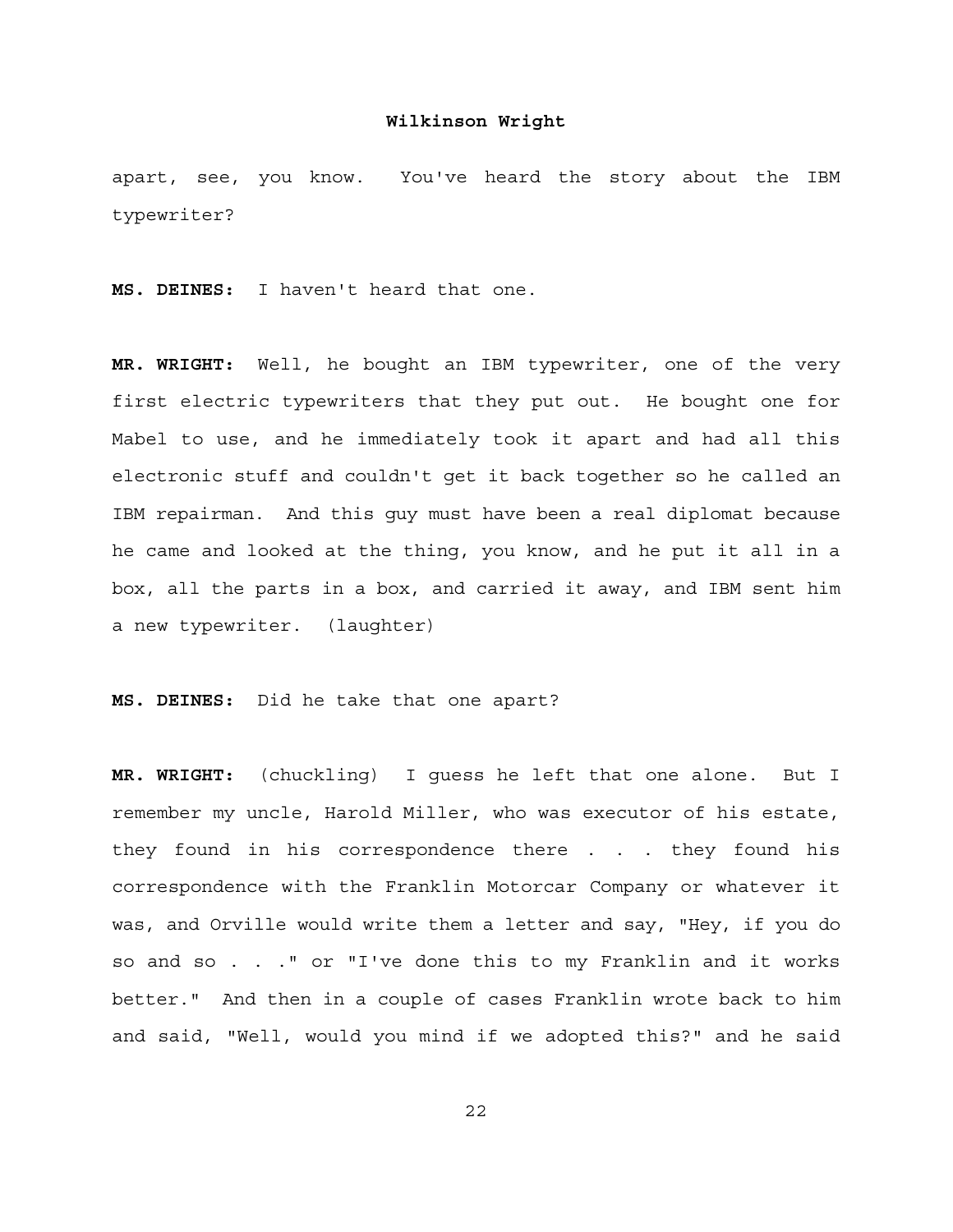sure. (chuckling) I remember at one time when he thought the Pierce-Arrow didn't have enough pep, which meant, in Orville's terminology, it didn't go fast enough.

**MS. DEINES:** Fast enough. That's right. (chuckling)

**MR. WRIGHT:** Yeah, he wanted to go fast. And so he decided the carburetor wasn't getting enough air into it and he started boring holes in the shaft of the carburetor. Then after a while he decided it wasn't that, it was something else, and he started whittling little pegs and filling in these holes with these little wooden pegs. (laughter) So, you know, you never knew what you were going to find there.

When NCR took over Hawthorn Hill, he had done all this stuff with the plumbing, the heating and the water system, and some of the things they never did figure out what they were intended to do. In his living room right by his fireplace there was a rod that came up through the floor and it had a little knob on the end of it. And he'd be sitting in there in the evening and he'd go over and he'd push that down or he'd go over and he'd pull it up. It was something he had going through to the basement connected to his furnace and he would work it out. Of course, the day he had his last heart attack, he had been running up and down the stairs when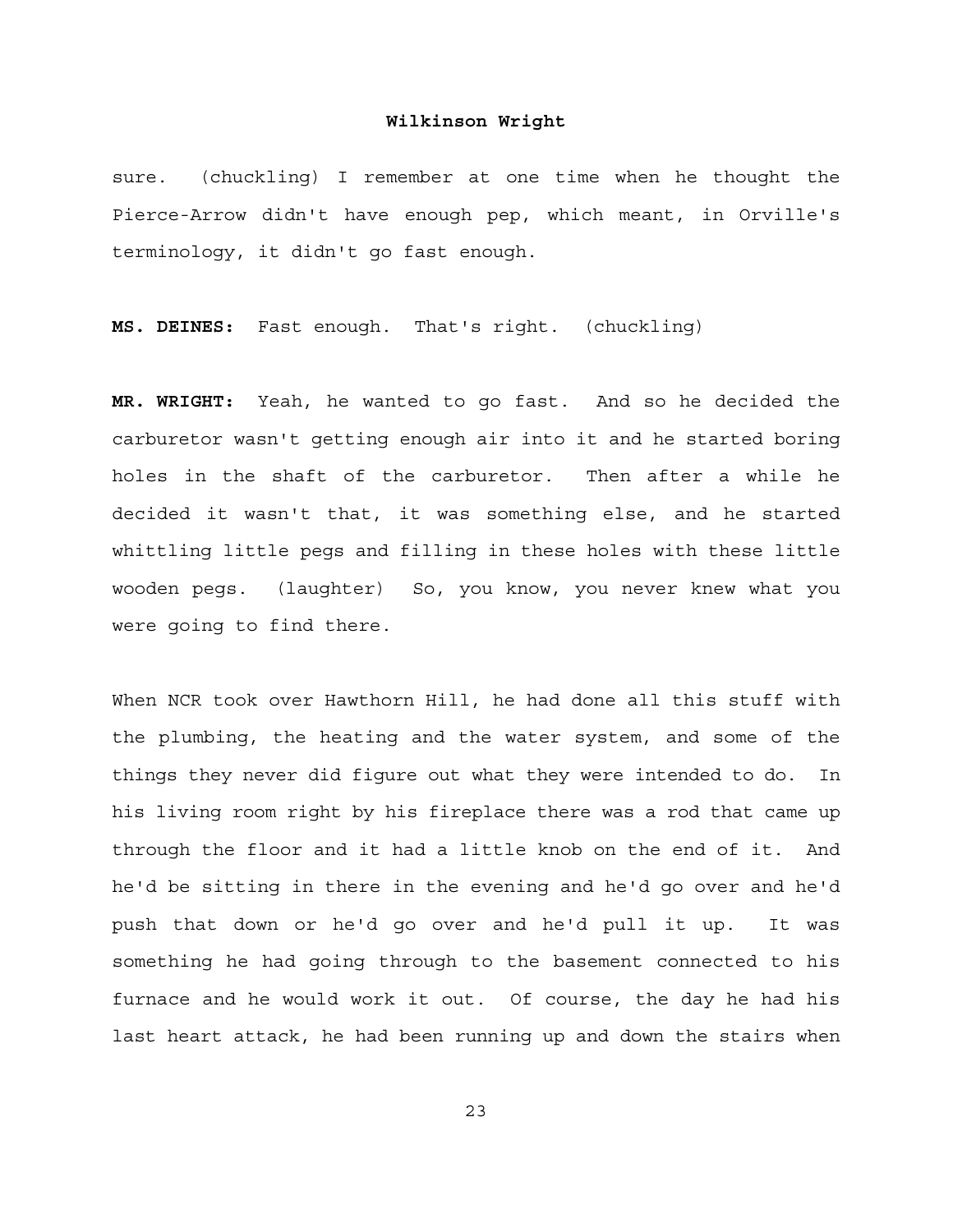he went home at noon, trying to fix the doorbell. Something was wrong with the doorbell. And it was just not in his nature to call somebody and say, "Hey, come and fix the doorbell." He would rather work on it himself.

**MS. DEINES:** How would you describe Orville's personality, if you were describing him as a person?

**MR. WRIGHT:** Well, he was a very warm, friendly man when he was with people he knew. He liked people and liked to talk to people. He did not like pomp and circumstance. And when there would be an occasion, you know, and speeches and so on, he would just . . . He would just clam up and his mouth would sort of take a different look, a very firm line, and he would just say the absolute minimum that courtesy required. But when he was with people that he knew he liked to talk. Well, you know, Nancy Porter was asking me about that the other day, how often did I see Orville. Well, I don't know, but the family was always very close. So, when somebody had a birthday, you'd have a birthday party, whether it was at my grandmother's house or my aunt's or our house, whatever, and he was always there and always very friendly. Of course, always a practical joker. An inveterate practical joker. Always liked to do that sort of thing. And with people that he knew well and was at ease with, he was very talkative and enjoyed talking with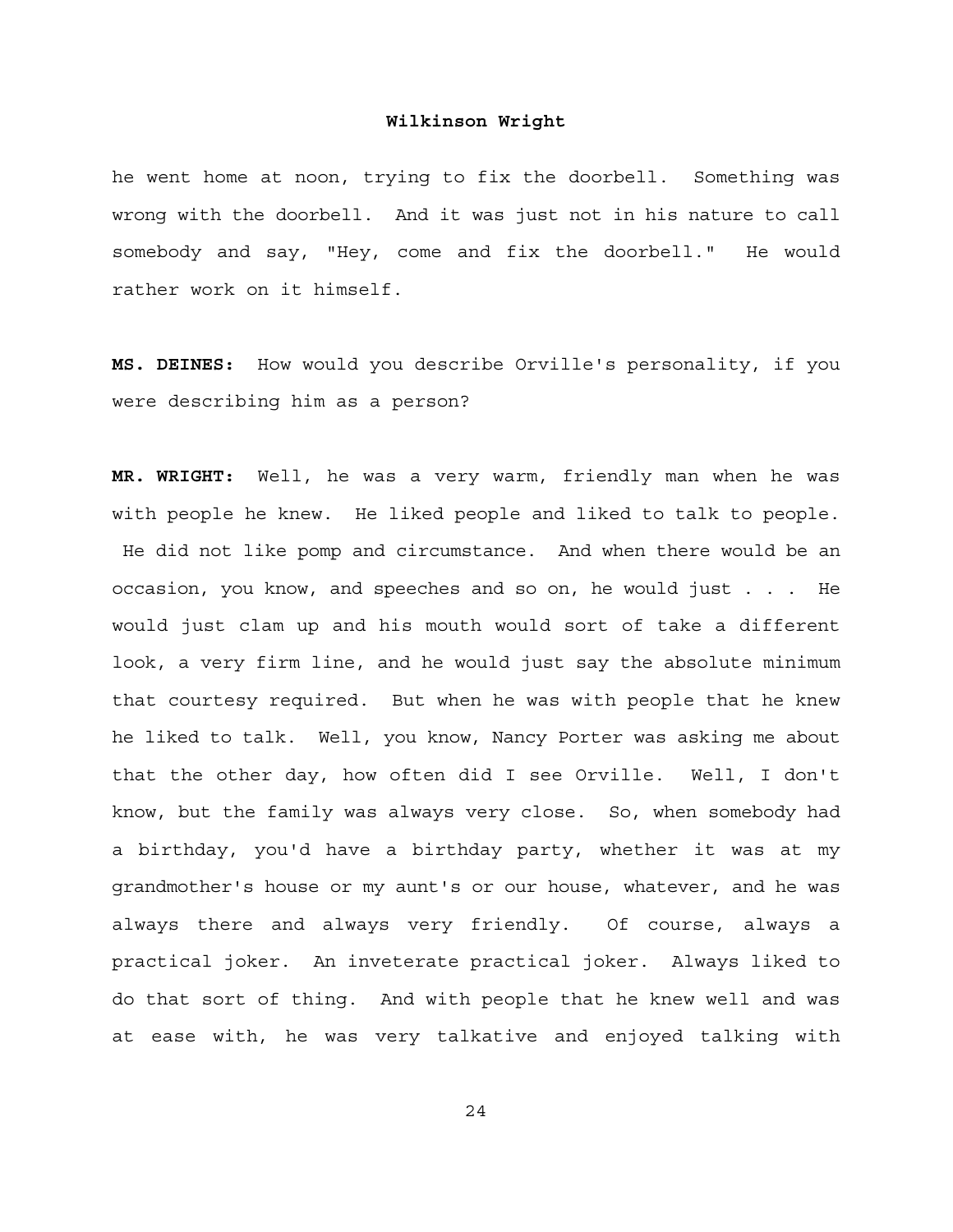people. One of the few occasions I can remember, a formal occasion, when he was not frozen up sort of, if you will, was when they dedicated the house and the bicycle shop at Dearborn in . . .

**MS. DEINES:** In '38?

**MR. WRIGHT:** Thirty-eight, yes, thirty-eight. Well, first of all, he liked Henry Ford because Henry Ford had taken the trouble to come and look for the house and the bicycle shop and to consult with Orville and take it up there, and Henry Ford hired Charlie Taylor, you know, to build an engine and so on. And when they had that dedication, he invited a lot of old flyers who had learned to fly here at Huffman Prairie. There was a whole group of Canadians that came down, and people like Foulois and Lahm and Humphrey and all of those people.

**MS. DEINES:** So he was surrounded by people he knew.

**MR. WRIGHT:** Yeah, and he loved that. Walter Brookings was there, and Griffith Brewer came over from England and so on. It was a great occasion and he enjoyed that. On the other hand, I've got one picture of him when they dedicated the monument at Kitty Hawk in 1932, and he was just . . . Of course, it was a miserable day . . . but he was looking really grim.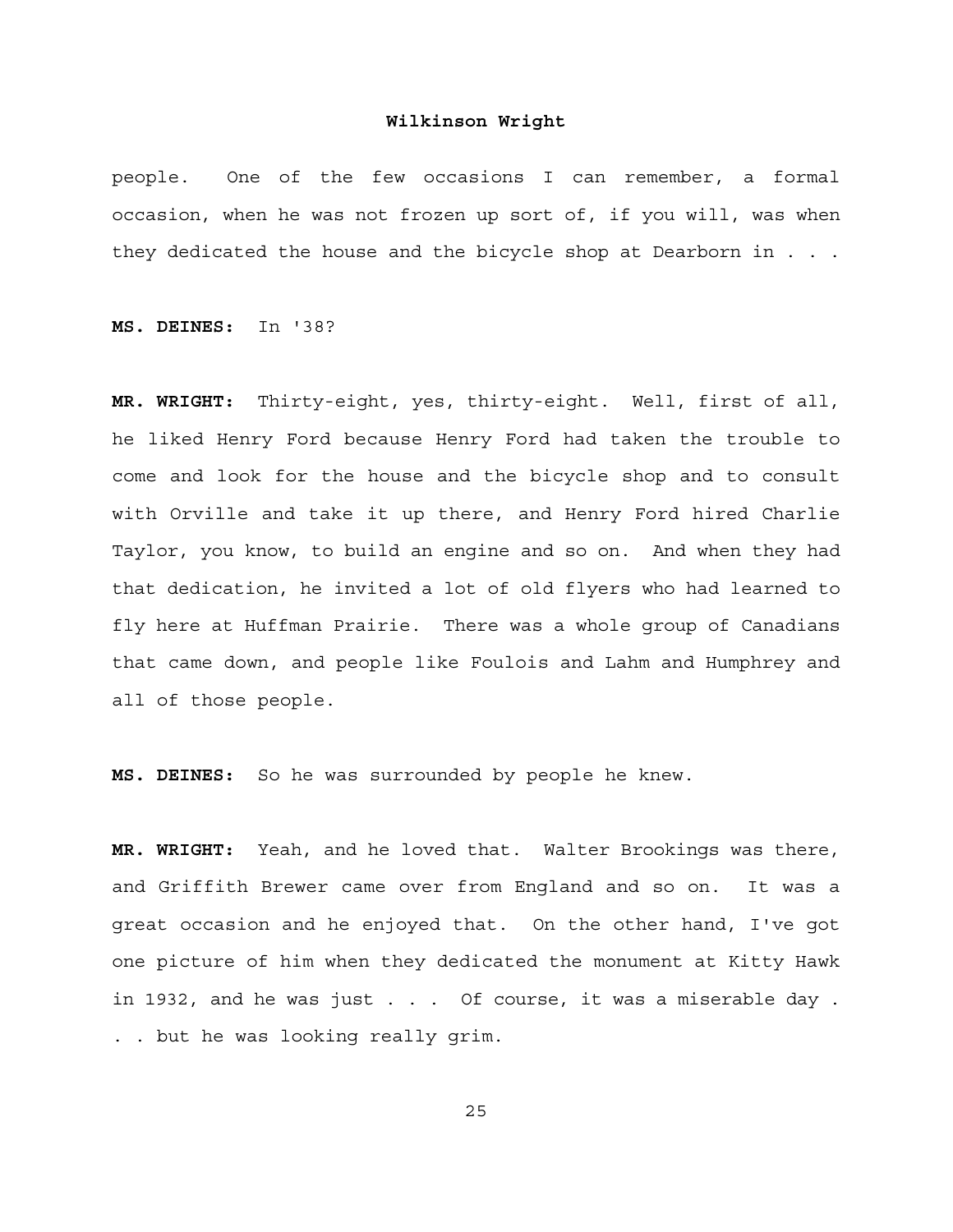**MS. DEINES:** Like he didn't want to be there? (chuckling)

**MR. WRIGHT:** Yeah, really.

**MS. DEINES:** So did he do a lot of these official things because he more or less felt he had to, or should or . . . ?

**MR. WRIGHT:** By and large, no. He avoided them if he possibly could. But if it was a scientific group, he was . . . Of course, he was a member of the Engineers' Club, and he was active on their program committee and so on. And he was a member of the NACA all of his life until he died, and that was a forerunner of NASA and they ran the big laboratory at Langley, Virginia, and I think they ran Lewis . . . I don't remember when Lewis Laboratory was started. But he was always very interested in that work, attended the meetings as regularly as he could. He'd take a train to . . . an overnight sleeper we had in those days either to Washington or to New York. That was another thing, he always . . . I can't remember what, but he always specified a certain kind of accommodation because of his back problem. I forget whether he rode longways in the car or crossways in the car. But one way he could ride comfortably, the other way he couldn't, and so he always had to specify what it was that he had to have.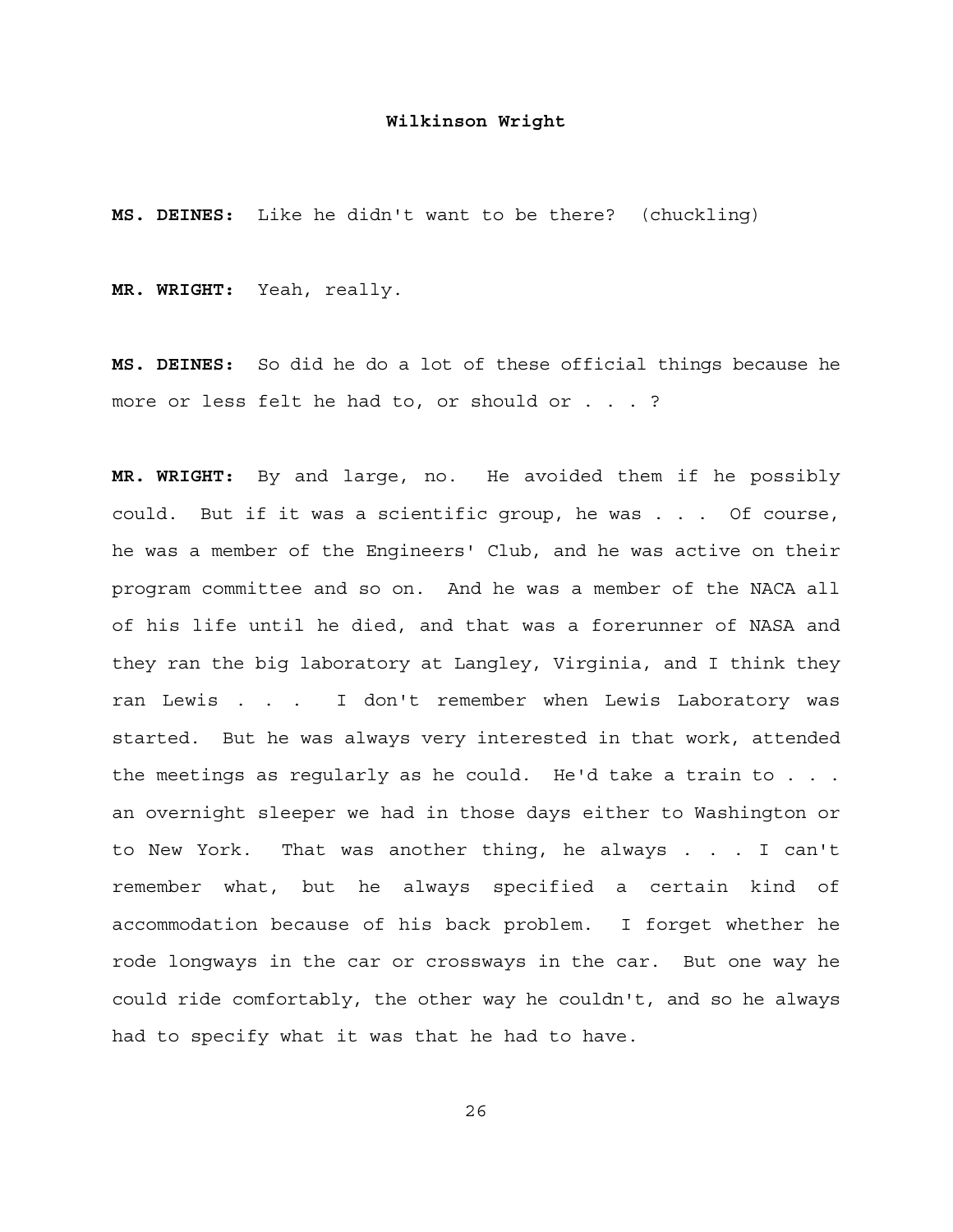**MS. DEINES:** I had a question and I just forgot it that you made me think of.

**MR. WRIGHT:** Will your letter help you any?

**MS. DEINES:** No, it was something you were just talking about, sort of a question, and I didn't write it down. Oh, let's go back to what were the family gatherings like at Hawthorn Hill, the Thanksgivings and the Christmases?

**MR. WRIGHT:** Oh, they were always fun. The table at Hawthorn Hill, of course, was always set with white damask tablecloth and napkins. There are pocket doors there that close off the dining room, but he never used them. He had curtains, and when you went in, the curtain would be drawn over the dining room. And in those days, the front hall was an open space. He had a big couch over where they have that sort of a secretary now, and a table over on the other side, but there was very little furniture in it and so it was a big, open area. The kids usually gathered there, you know. It was a place where you could play, sort of, and do what you wanted to do.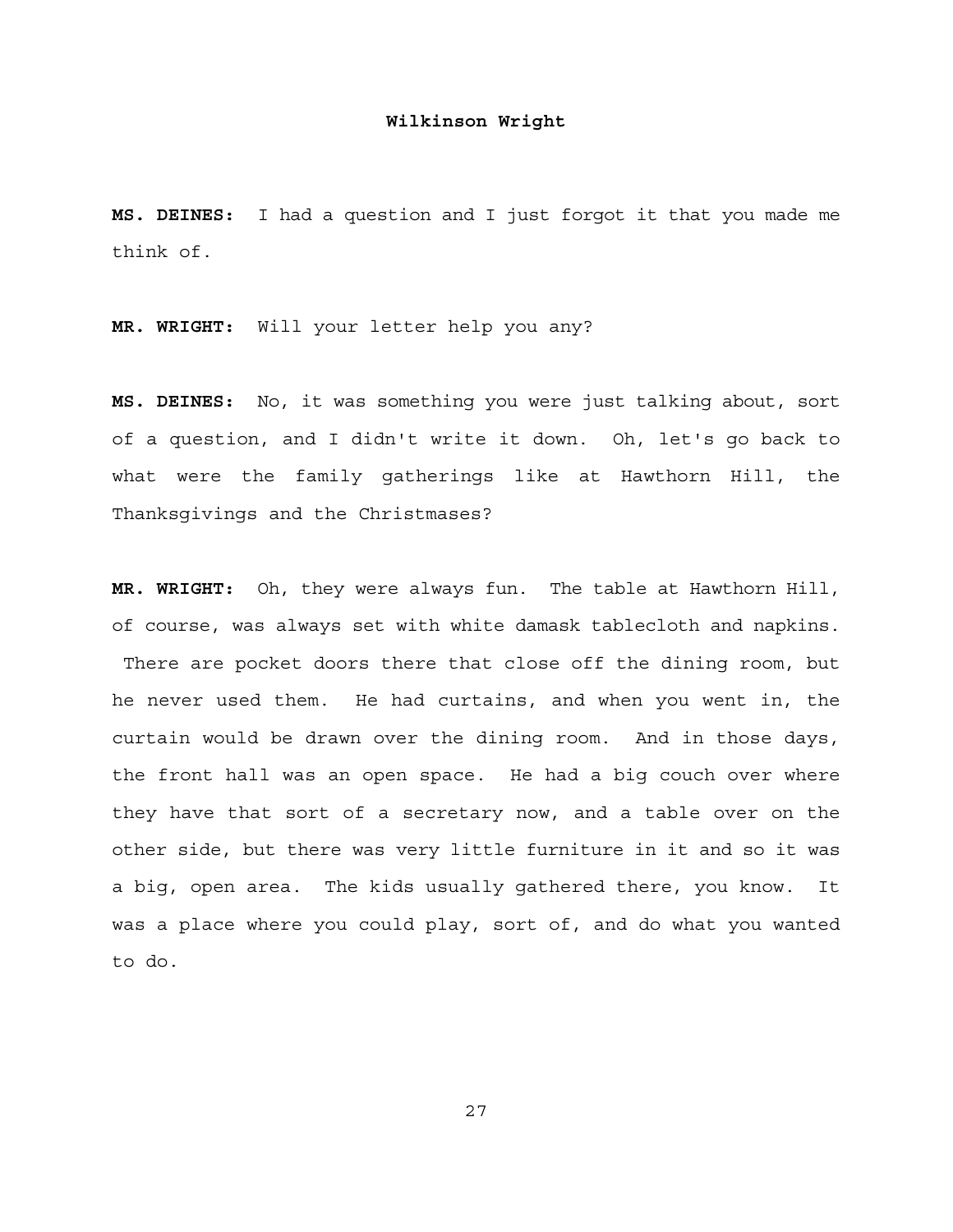Over in the little breakfast room he had a drawer which is at the end of the dining room. You remember there are pillars there. Well, that was supposed to be a breakfast room. He never used it for that, but there was a drawer there and he had toys in it. And they were usually always mechanical toys of some kind that he liked and enjoyed, often German-made. I can remember a little man who stood at a pool table, and the man would stand there and a ball would pop up and the man would stroke the cue and the ball would roll across the table. There was a clown that rode a bicycle and balanced something on his nose, and things like that he had. So there were toys there, and then, of course, as we got older there were always things there in his study that would be of interest because he'd have aviation magazines and so on. And I was always fascinated by the cartoons. That's one of the originals there, and that was my favorite, and we always used to look at that and laugh about it. And Orville was very fond of that, too. When he'd see us looking at that, he'd always chuckle and was very entertained by that. You've seen that one, have you?

**MS. DEINES:** I don't think I've seen that one.

**MR. WRIGHT:** Careful, the wire. But the one in the middle there.

**MS. DEINES:** (chuckling) That's a good one. \_\_\_\_\_\_\_\_\_\_ that one.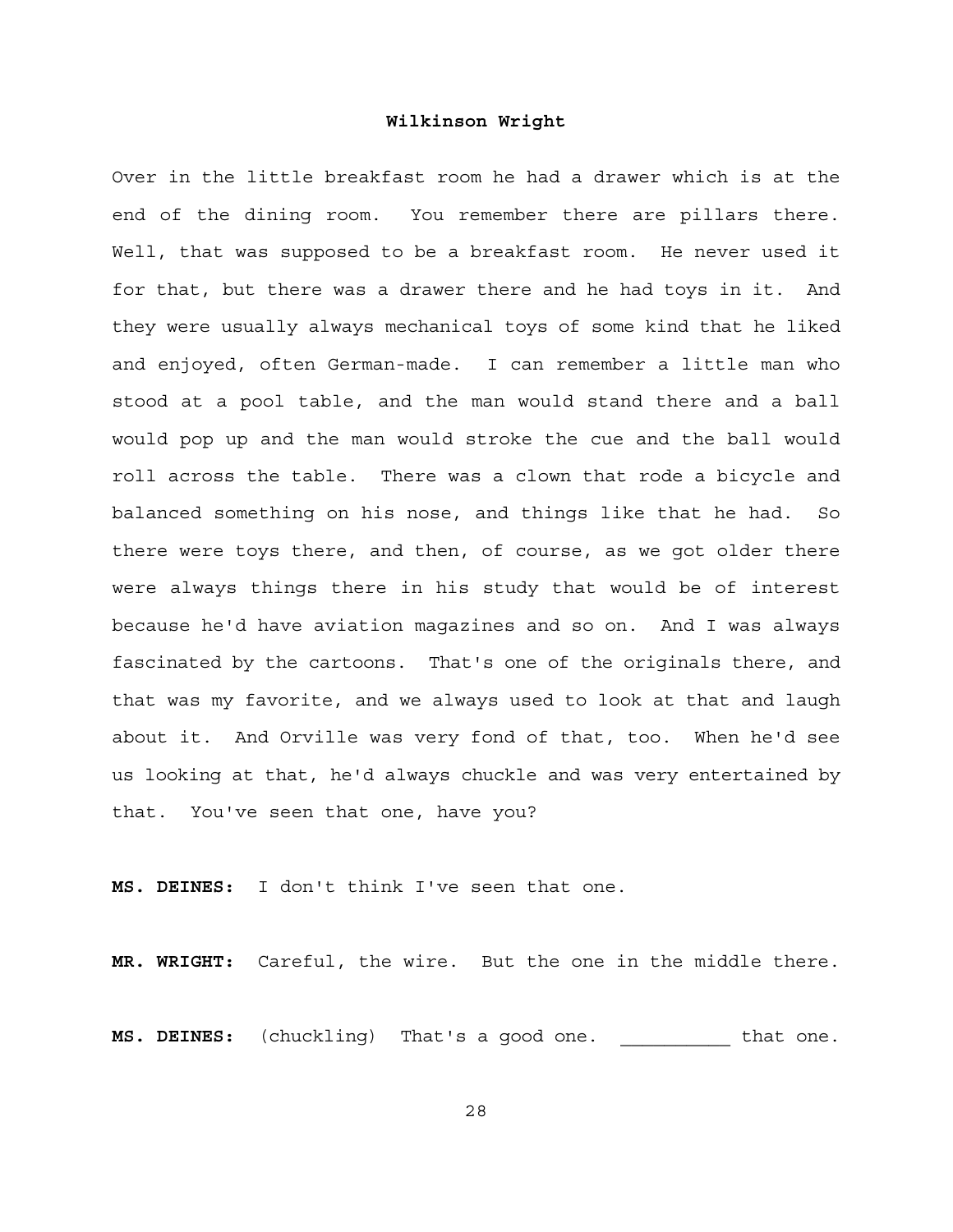**MR. WRIGHT:** Yeah. Well, you've seen that. The woodcut up at the top, you've seen that?

**MS. DEINES:** Yeah.

**MR. WRIGHT:** And then the thing below it is a piece of the fabric and a piece of a spar from the first plane that Neil Armstrong had sewed in his suit when he stepped on the moon.

**MS. DEINES:** Oh, that's neat!

**MR. WRIGHT:** Yeah.

**MS. DEINES:** \_\_\_\_\_\_\_\_\_\_. I did remember. The other question I was going to ask was about taking the bicycle shop and the house up to Greenfield Village, to branch off a little.

**MR. WRIGHT:** Well, that's a sore subject with a lot of Daytonians. Actually, of course, Orville didn't have any control over that because he didn't own either one. They never owned the bicycle shop, it belonged to their friend Charlie Webbert. And nobody in Dayton at the time was interested. You might look through the newspapers. I think probably in '35 or '36 was when . . . I think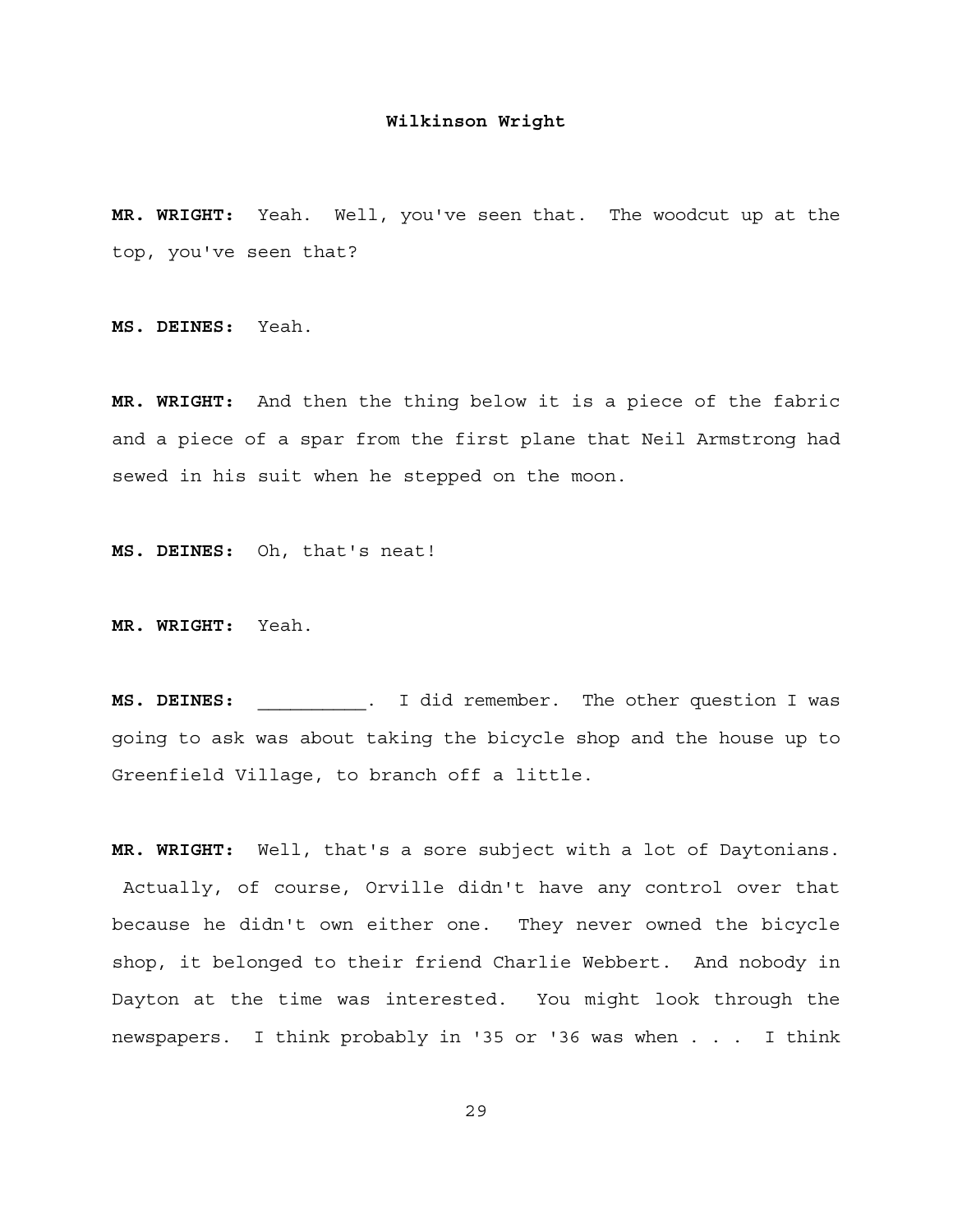it was '36 was when they took it down, but I think the negotiations were before that.

**MS. DEINES:** There's a few articles saying Dayton is losing something, but most of them are just factual, it's leaving and . .

.

**MR. WRIGHT:** Nobody really . . . yeah. Well, the bishop had left the house to Katharine, and then she had sold it to Charlotte Jones who was a black lady who was their laundress for years and years and years, and she was living there. And they never owned the bicycle shop, so the Webbert family still had that. And I think Orville was pleased that anyone was interested enough to care, because that's when the Smithsonian thing was still at loggerheads and nothing was happening, and he was very disturbed about it.

I can remember just very faintly . . . this probably was in 1927, but one evening after supper the whole family went out to the laboratory on Broadway and he had the plane, the first plane set up there in the shop. He had had it recovered, the wing fabric recovered, and he was getting ready to have it disassembled and sent to England, and he asked the family if they wanted to come over and see it before it went out. I can just faintly picture in my mind seeing that thing. That shop was always sort of black and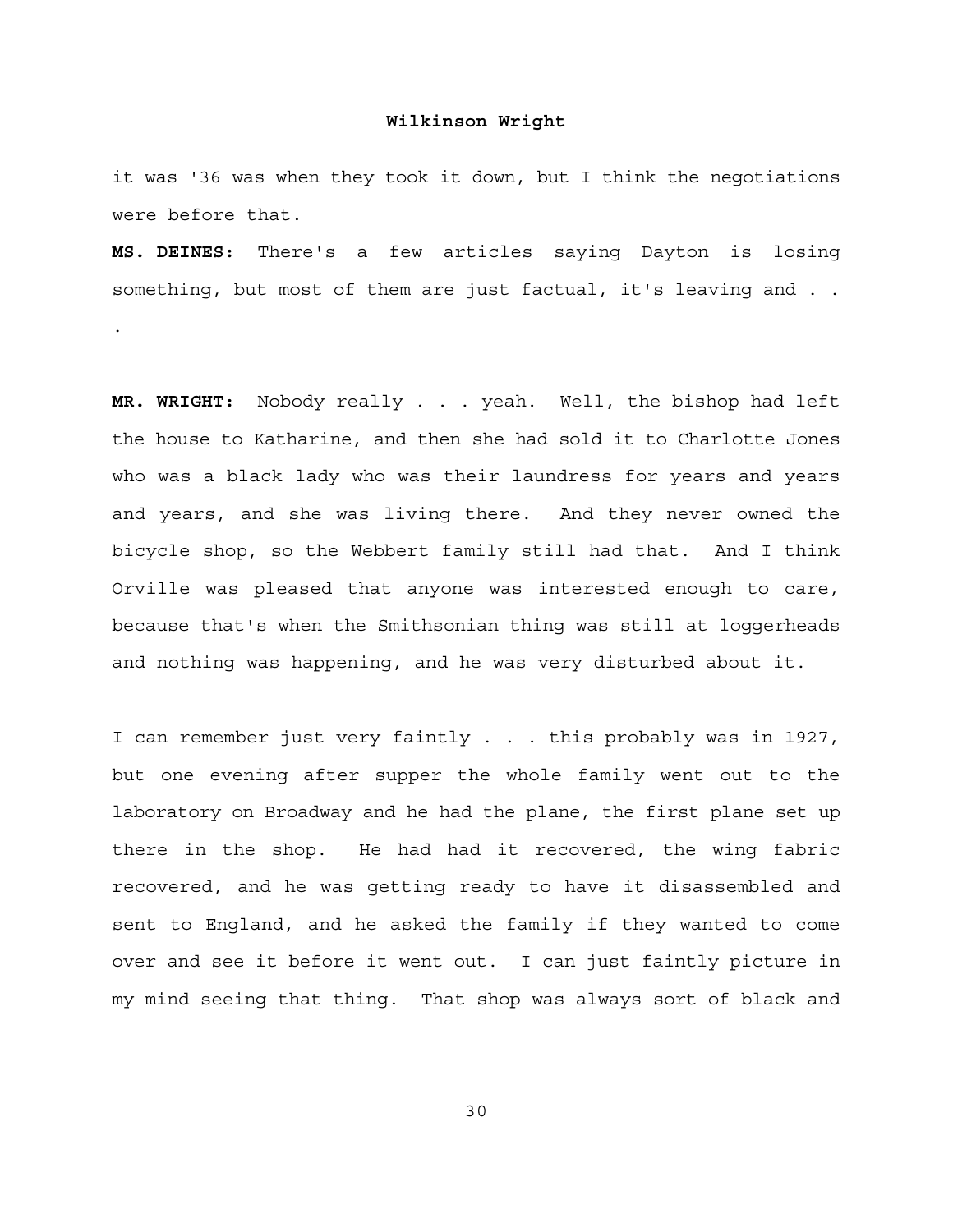dark, and I can remember seeing patches of light material . . . the wings, these big . . . sitting there in those dark surroundings.

**MS. DEINES:** And do you remember any of his involvement with Colonel Deeds and the Wright Flyer III?

**MR. WRIGHT:** No, I was gone pretty much. Well, I heard about it when I came home, but I was gone pretty much during that time, because that was in '46-47, I guess. After I got out of the service in '46, I went back to Miami for a year and then I went to graduate school at the University of Chicago for a couple years, so I was out of town much of the time when that was going on.

**MS. DEINES:** Okay. Let's see what else I had on the list. When did your grandfather's toy factory . . . when did he own it, from like beginning to the end, do you remember?

**MR. WRIGHT:** Oh, I think from the very early . . . early in the '20s sometime. Lorin had worked for many people in his life. He was never particularly successful at any one thing. Those were tough times economically and he was a bookkeeper.

**MS. DEINES:** Because he worked with Wilbur and Orville in their bicycle shop then later also, right?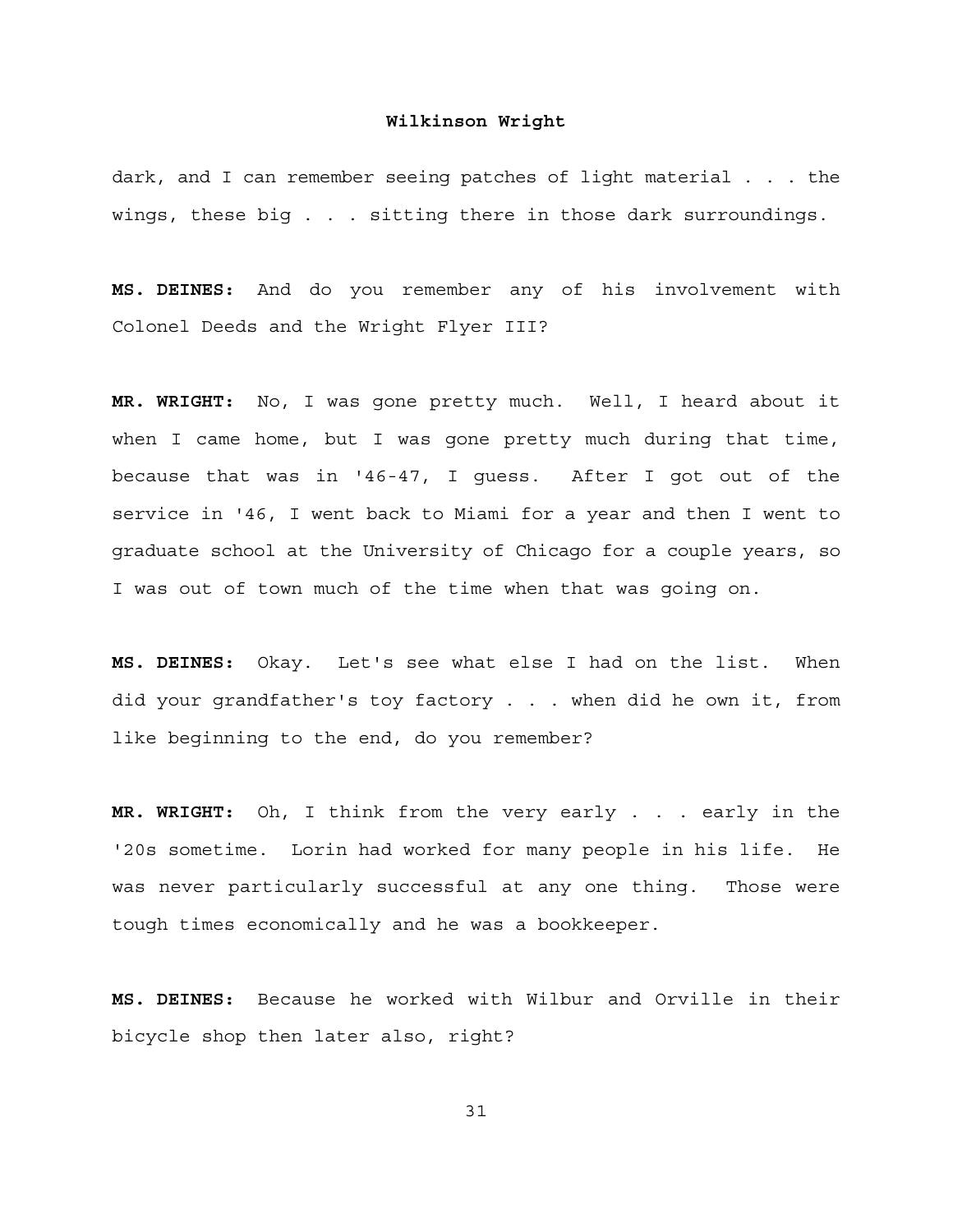**MR. WRIGHT:** Yeah, he kept books for them but (chuckling) Orville was a poor guy to work for because he didn't pay very much. Of course, they had a lifelong habit of frugality. Being in a minister's family, you can understand that. And then in the early '20s, I think it was, some guy came to Harold Miller who ran a small loan company, that was the business he was in, and this guy was looking for money for a toy that he wanted to manufacture. He had this idea that he wanted to sell, so Harold Miller took that to Lorin, and Lorin . . . Harold Miller, I guess, took a third interest, my grandfather took a third interest, and there was the guy that had the toy took a third interest. But he and Lorin didn't get along, which is hard to imagine because my grandfather was always a very pleasant and agreeable guy, so Lorin bought him out and the other third of the business was divided between my father and my Uncle Horace. And they owned the business and it, surprisingly, did well during the depression. The first toy that they brought was one they called "Flips and Flops." (chuckling) Have you ever seen . . .

**MS. DEINES:** I've read about that. I haven't seen one.

**MR. WRIGHT:** Yeah, well, it was a board, and at one end there was a couple of posts stuck up, and then there was a wire trapeze there,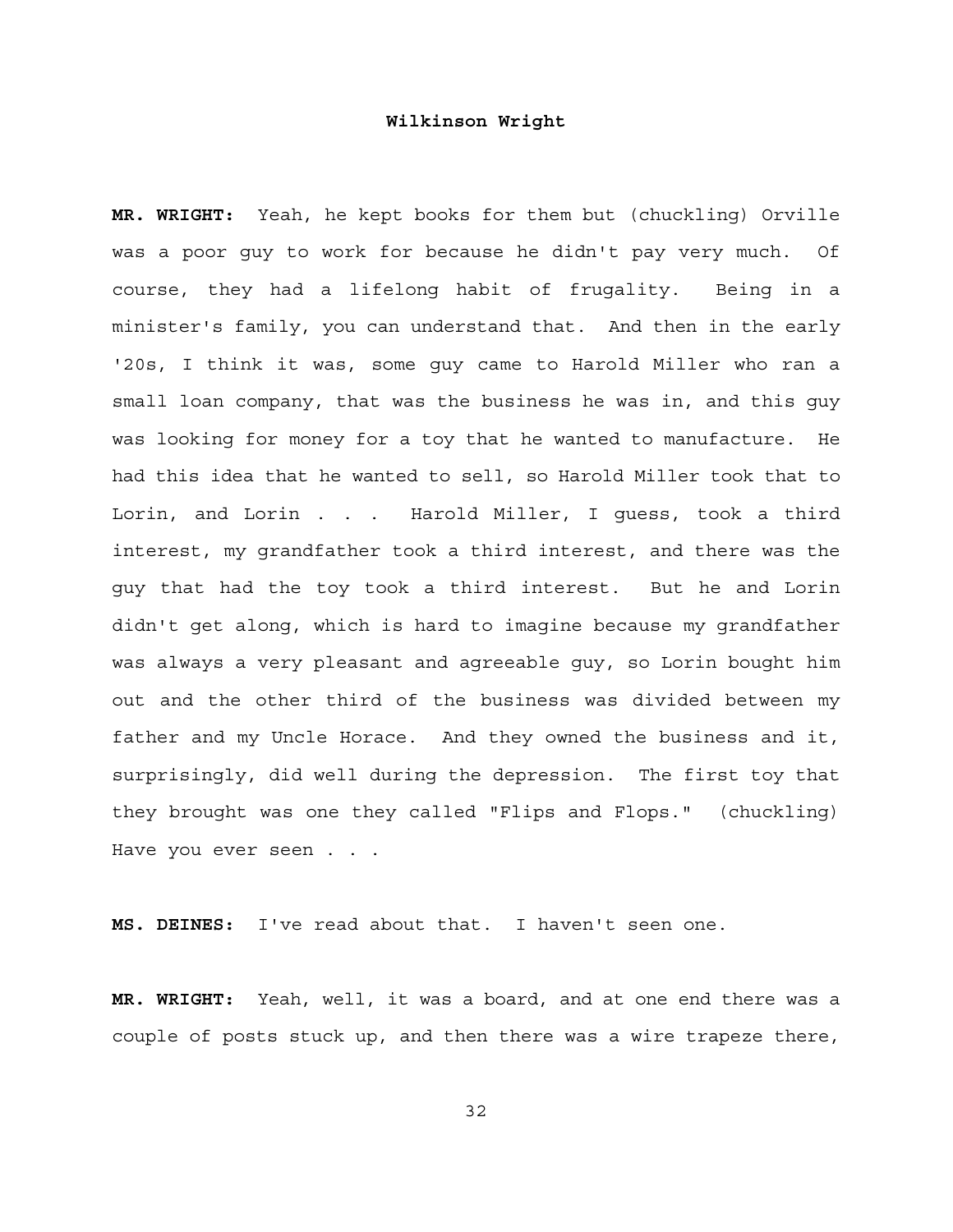and at the other end you had a little sort of a seat in a little spring steel thing and you had this little clown that you put on there. It had two wire hooks for arms, and you'd release the seat and the clown would flip through the air and he'd catch onto this trapeze and spin around. And that's the first toy that they made. Then they had one called "Toby Tumbler," which was a ladder, and again you had a little clown that you put at the top and it would come down the ladder.

**MS. DEINES:** I've seen that one before.

**MR. WRIGHT:** Yeah, and so that was about the early '20s, '21, '22, around in there somewhere. And then they kept going. Surprisingly, they were one of the businesses that went well during the Depression. When they got into the balsa wood airplanes, much of their business was with the cereal companies particularly who were promoting their business by giving away premiums. But then the business started to get very bad along toward the end, and finally they sold it to the Riegers. They sold the company, I think, probably within a year or two before my grandfather died. Of course, he was well along in years by then. He died in 1939. Well, '39 and thirty-eight, he was seventy-six or seventy-seven when he died. He was born in '62, I think November of '62, and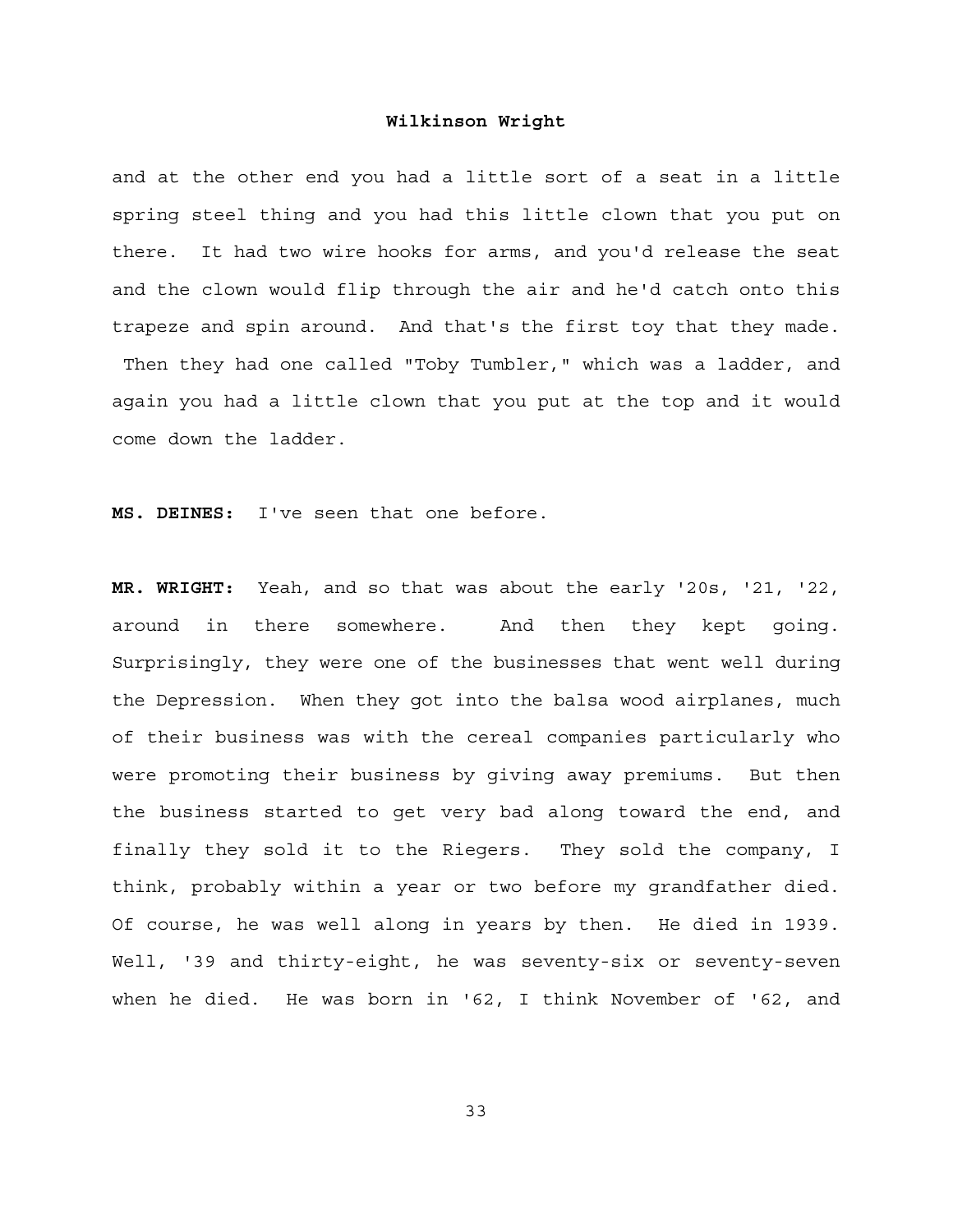died in December, I think it was, of '39. But that was an interesting business they were in.

**MS. DEINES:** One last question for you and we'll call it a day.

**MR. WRIGHT:** Mm-hmm?

**MS. DEINES:** What did you hear about Wilbur? What did people always tell you, or what was he like?

**MR. WRIGHT:** I heard about Wilbur. I can't recall any specific instance of Orville talking about him. Oh, he'd say the name Wil now and then. But Wilbur I heard about mostly from my father and my aunts and uncles, who remembered him very vividly and very fondly. He was a lot of fun. I think a somewhat different sense of humor than Orville's, but nevertheless, a very, very wry and very funny guy, and they enjoyed him thoroughly. Well, my aunt tells the story about his reading to them. But then if he got to the point where he'd had enough of it, he would just straighten out his legs and let the kid slide down to the floor. (chuckling) But they were very, very fond of him, liked him, thought he was funny and a lot of fun to be with. Here, look at this. That, up in the corner, the red? That's a postcard.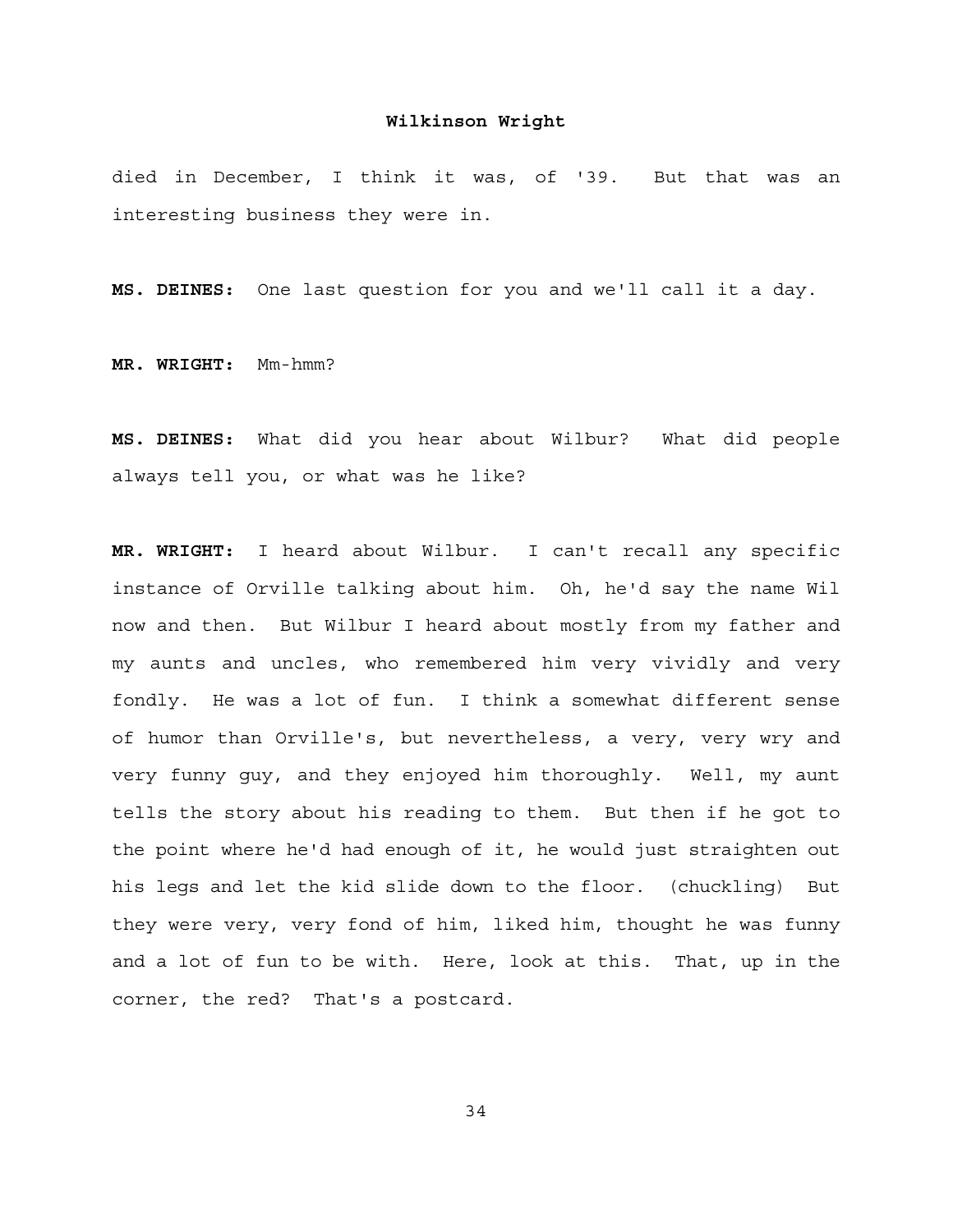**MS. DEINES:** This one?

**MR. WRIGHT:** Yeah, that's a postcard that Wil sent to my dad when he was flying at Le Mans in 1908. And he's promising him he was going to take an airplane ride when he got back.

**MS. DEINES:** Yeah, he seemed to have a good sense of humor from what I've read.

**MR. WRIGHT:** Yeah, and somewhere I've got another postcard that he had sent to my dad when he was in Washington, I guess. It's just a picture of the United States Capitol, and this little writing at the bottom: "This is an historic place." (laughter) Stuff like that, you know. When the Wrights became so famous, they were overnight sensations in 1908 and '09, '10, my dad built models of the Wright airplane and he would rent them out or sell them, but mostly he rented them to merchants who wanted to display them in their windows.

**MS. DEINES:** Little models, or . . . ?

**MR. WRIGHT:** Oh no, they were sizeable. I've got a picture around here somewhere, and I can't think where it is right now, but of my dad standing there with one of these models on the table, and they were good-sized. And then he even had printed letterhead, which I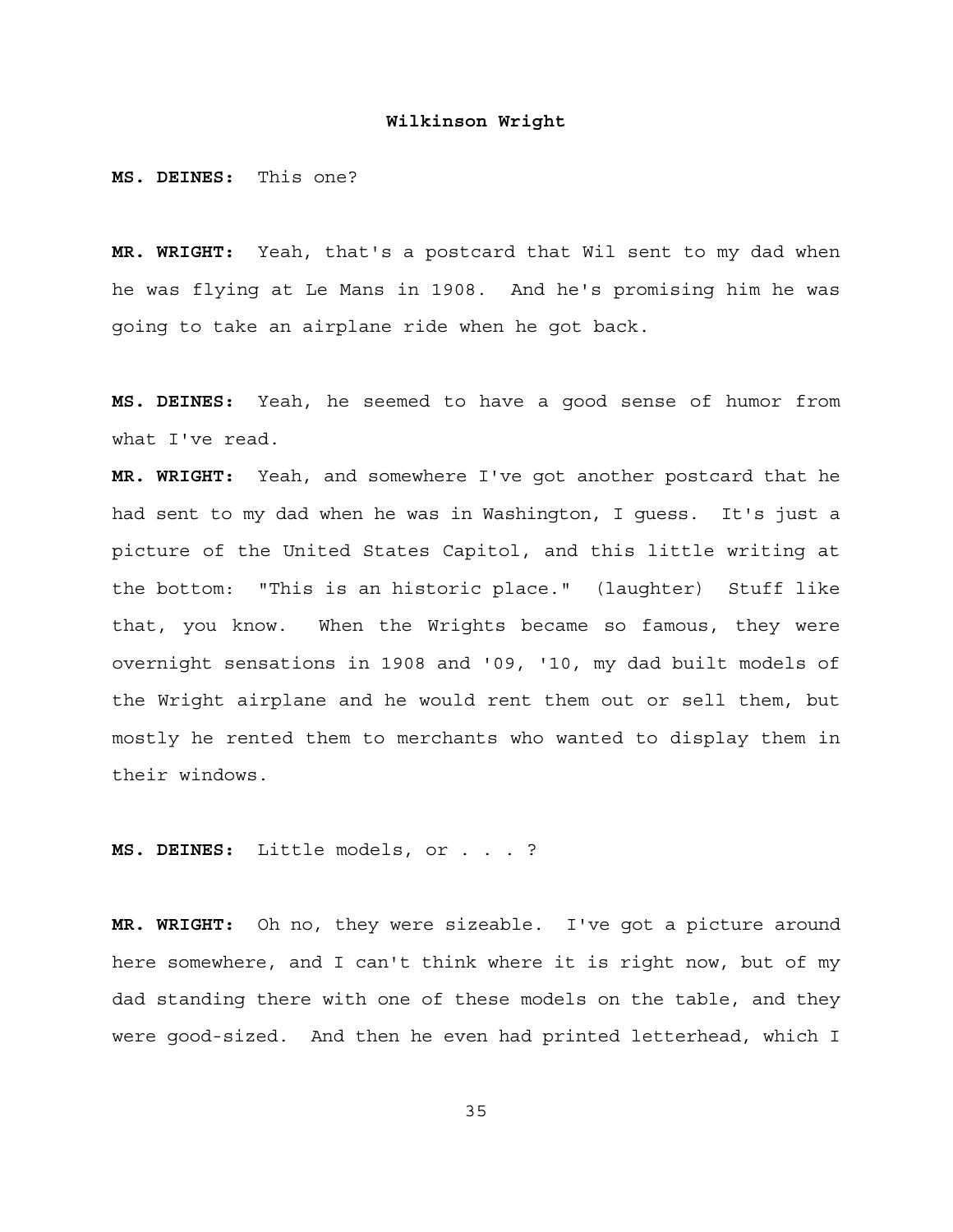imagine had something to do with his uncles having been in the printing business, but "Milton Wright Jr.," I think it says. He had this business going for a while.

**MS. DEINES:** That's great. Well, thank you for today. Let's call it a day because we've been talking for an hour.

**MR. WRIGHT:** Well, okay.

# END OF INTERVIEW